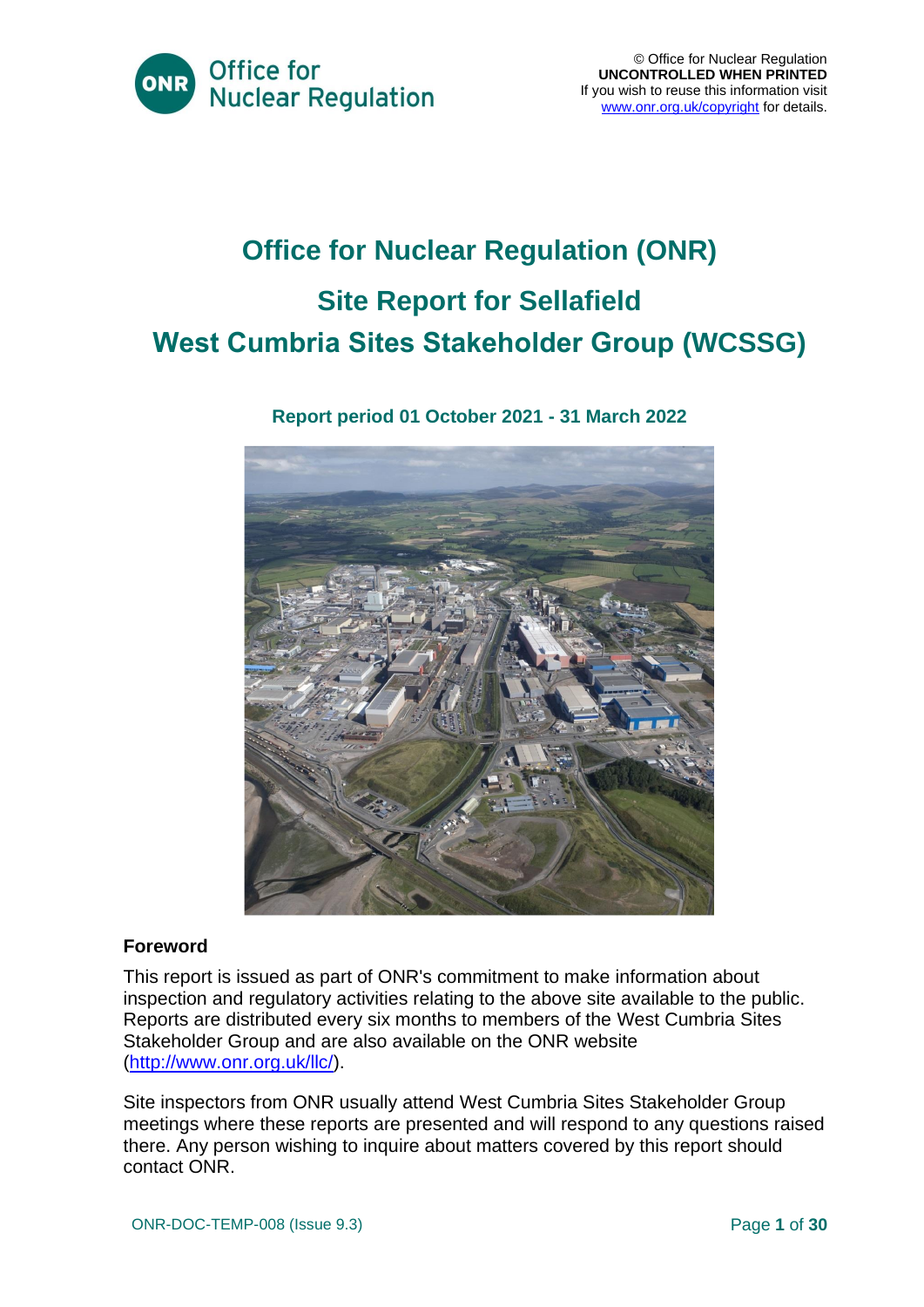

# **Table of Contents**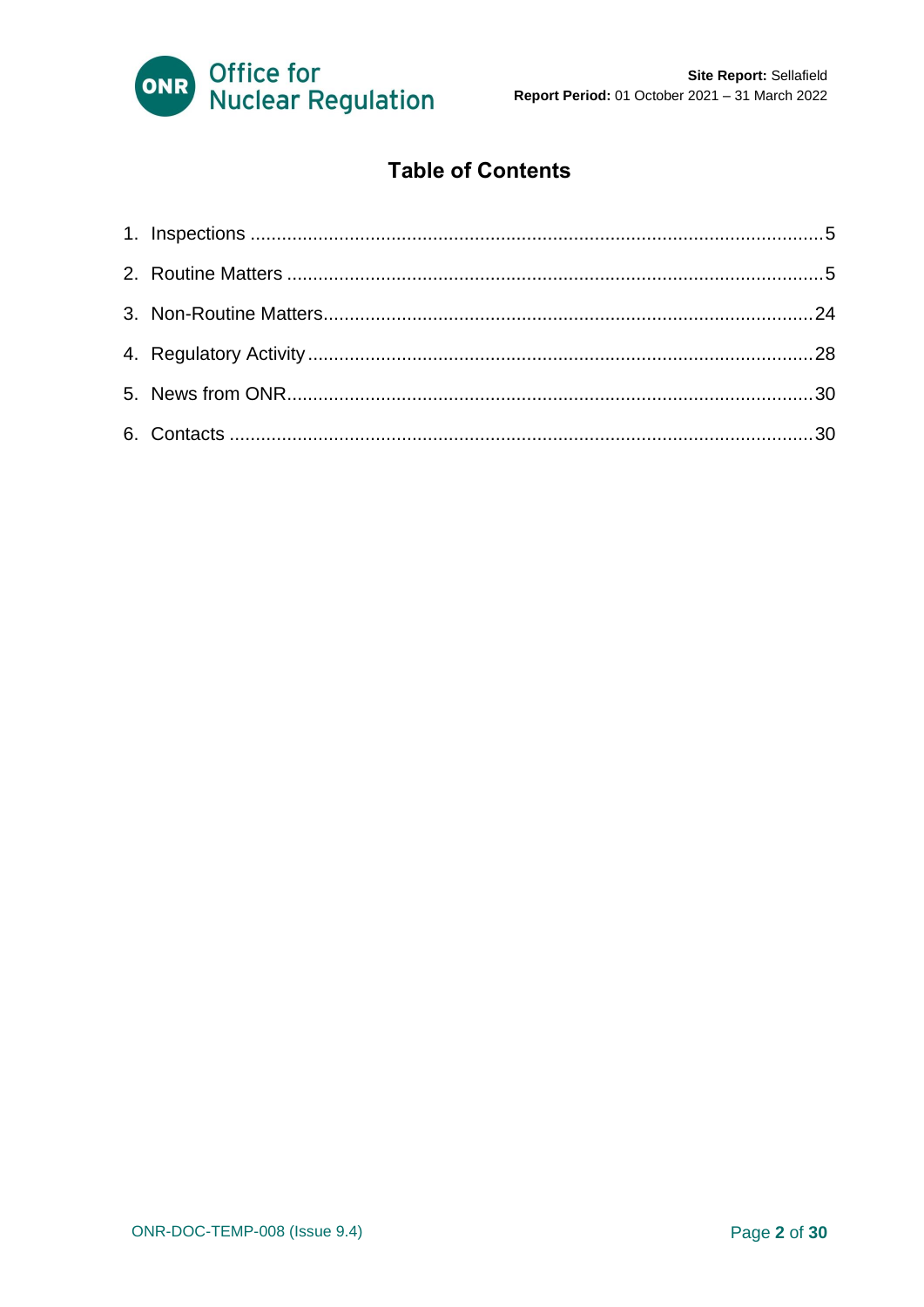

# **List of Abbreviations**

| <b>ALARP</b>                                                                 | As Low As Reasonably Practicable                             |  |  |  |  |
|------------------------------------------------------------------------------|--------------------------------------------------------------|--|--|--|--|
| <b>BEP</b>                                                                   | <b>Box Encapsulation Plant</b>                               |  |  |  |  |
| <b>BEPPS-DIF</b>                                                             | Box Encapsulation Plant Product Store-Direct Import Facility |  |  |  |  |
| C10                                                                          | Compartment 10                                               |  |  |  |  |
| <b>CDM 2015</b>                                                              | Construction (Design and Management) Regulations 2015        |  |  |  |  |
| CA                                                                           | <b>Competent Authority</b>                                   |  |  |  |  |
| <b>CNI</b>                                                                   | <b>Chief Nuclear Inspector</b>                               |  |  |  |  |
| <b>COMAH</b><br>Control Of Major Accident Hazard (Regulations 2015)          |                                                              |  |  |  |  |
| <b>COSHH</b><br>Control of Substances Hazardous to Health (Regulations 2002) |                                                              |  |  |  |  |
| <b>EDS</b>                                                                   | <b>Engineering Drum Stores</b>                               |  |  |  |  |
| <b>EDT</b><br><b>Effluent Distribution Tank</b>                              |                                                              |  |  |  |  |
| <b>EPS</b>                                                                   | <b>Engineered Product Store</b>                              |  |  |  |  |
| <b>FGFL</b>                                                                  | <b>First Generation Finishing Line</b>                       |  |  |  |  |
| <b>FGMSP</b>                                                                 | <b>First Generation Magnox Storage Pond</b>                  |  |  |  |  |
| <b>HALES</b>                                                                 | Highly Active Liquor Evaporation and Storage                 |  |  |  |  |
| <b>HAVS</b>                                                                  | Hand Arm Vibration Syndrome                                  |  |  |  |  |
| <b>HLWP</b>                                                                  | <b>High Level Waste Plants</b>                               |  |  |  |  |
| <b>HPCP</b>                                                                  | <b>Hold Point Control Plan</b>                               |  |  |  |  |
| HSWA74                                                                       | Health and Safety at Work Act 1974                           |  |  |  |  |
| <b>INES</b>                                                                  | <b>International Nuclear Event Scale</b>                     |  |  |  |  |
| IRR17                                                                        | Ionising Radiations Regulations 2017                         |  |  |  |  |
| <b>ISF</b>                                                                   | <b>Interim Storage Facility</b>                              |  |  |  |  |
| LC                                                                           | <b>Licence Condition</b>                                     |  |  |  |  |
| $\mathsf{L}$                                                                 | Licence Instrument                                           |  |  |  |  |
| <b>LOLER</b>                                                                 | Lifting Operations and Lifting Equipment Regulations 1998    |  |  |  |  |
| <b>MBGWS</b>                                                                 | Miscellaneous Beta Gamma Waste Store                         |  |  |  |  |
| <b>MEP</b>                                                                   | <b>Magnox Encapsulation Plant</b>                            |  |  |  |  |
| <b>MER</b><br><b>Magnox East River</b>                                       |                                                              |  |  |  |  |
| MHSWR99                                                                      | Management of Health and Safety at Work Regulations 1999     |  |  |  |  |
| <b>MRF</b><br><b>Magnox Reprocessing Facility</b>                            |                                                              |  |  |  |  |
| <b>MSSS</b>                                                                  | <b>Magnox Swarf Storage Silo</b>                             |  |  |  |  |
| <b>NIA65</b>                                                                 | Nuclear Installation Act 1965                                |  |  |  |  |
| OВ                                                                           | <b>Original Building</b>                                     |  |  |  |  |
| <b>ONR</b>                                                                   | <b>Office for Nuclear Regulation</b>                         |  |  |  |  |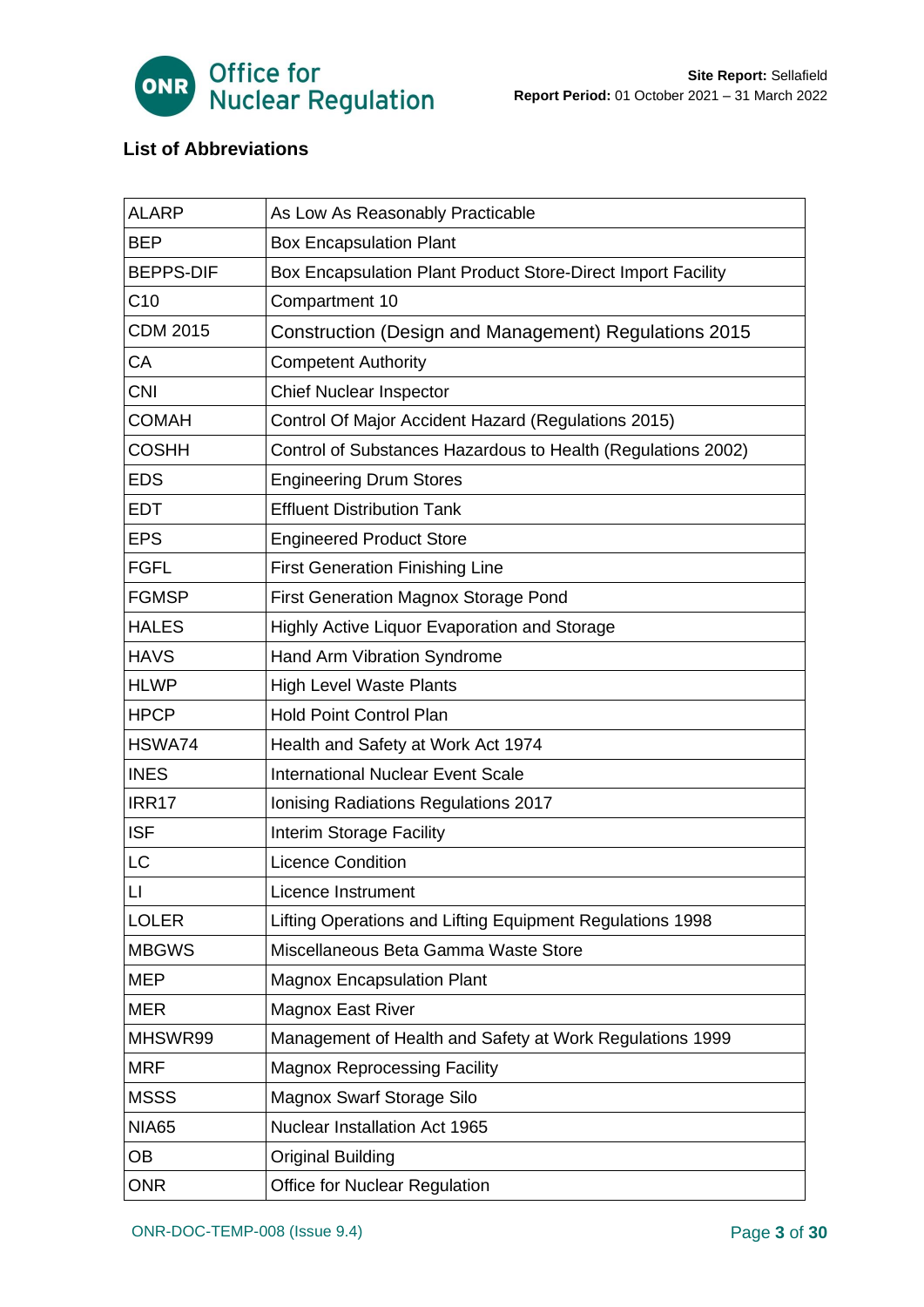

| <b>PFCS</b><br>Pile Fuel Cladding Silo |                                                                               |  |  |
|----------------------------------------|-------------------------------------------------------------------------------|--|--|
| <b>PFSP</b>                            | Pile Fuel Storage Pond                                                        |  |  |
| <b>PSR</b>                             | <b>Periodic Safety Review</b>                                                 |  |  |
| <b>REPPIR</b>                          | Radiation (Emergency Preparedness and Public Information)<br>Regulations 2017 |  |  |
| <b>RIDDOR</b>                          | Reporting of Injuries, Diseases and Dangerous Occurrences<br>Regulations 2013 |  |  |
| <b>RRFSO</b>                           | Regulatory Reform (Fire Safety) Order 2005                                    |  |  |
| <b>RST</b>                             | <b>Redundant Settling Tank</b>                                                |  |  |
| <b>SBI</b>                             | <b>System Based Inspection</b>                                                |  |  |
| <b>SFM</b>                             | Spent Fuel Management                                                         |  |  |
| <b>SNM</b>                             | <b>Special Nuclear Materials</b>                                              |  |  |
| <b>SRP</b>                             | Sellafield (Product and Residue) Retreatment Plant                            |  |  |
| <b>SSB</b>                             | <b>Self Shielded Box</b>                                                      |  |  |
| <b>THORP</b>                           | <b>Thermal Oxide Reprocessing Plant</b>                                       |  |  |
| <b>WAGR</b>                            | Windscale Advanced Gas-Cooled Reactor                                         |  |  |
| <b>WAMAC</b>                           | <b>Waste Monitoring and Compaction</b>                                        |  |  |
| <b>WPEP</b>                            | Waste Packaging and Encapsulation Plant                                       |  |  |
| <b>WTC</b>                             | <b>Waste Treatment Complex</b>                                                |  |  |
| <b>WTR</b>                             | <b>Waste Treatment Route</b>                                                  |  |  |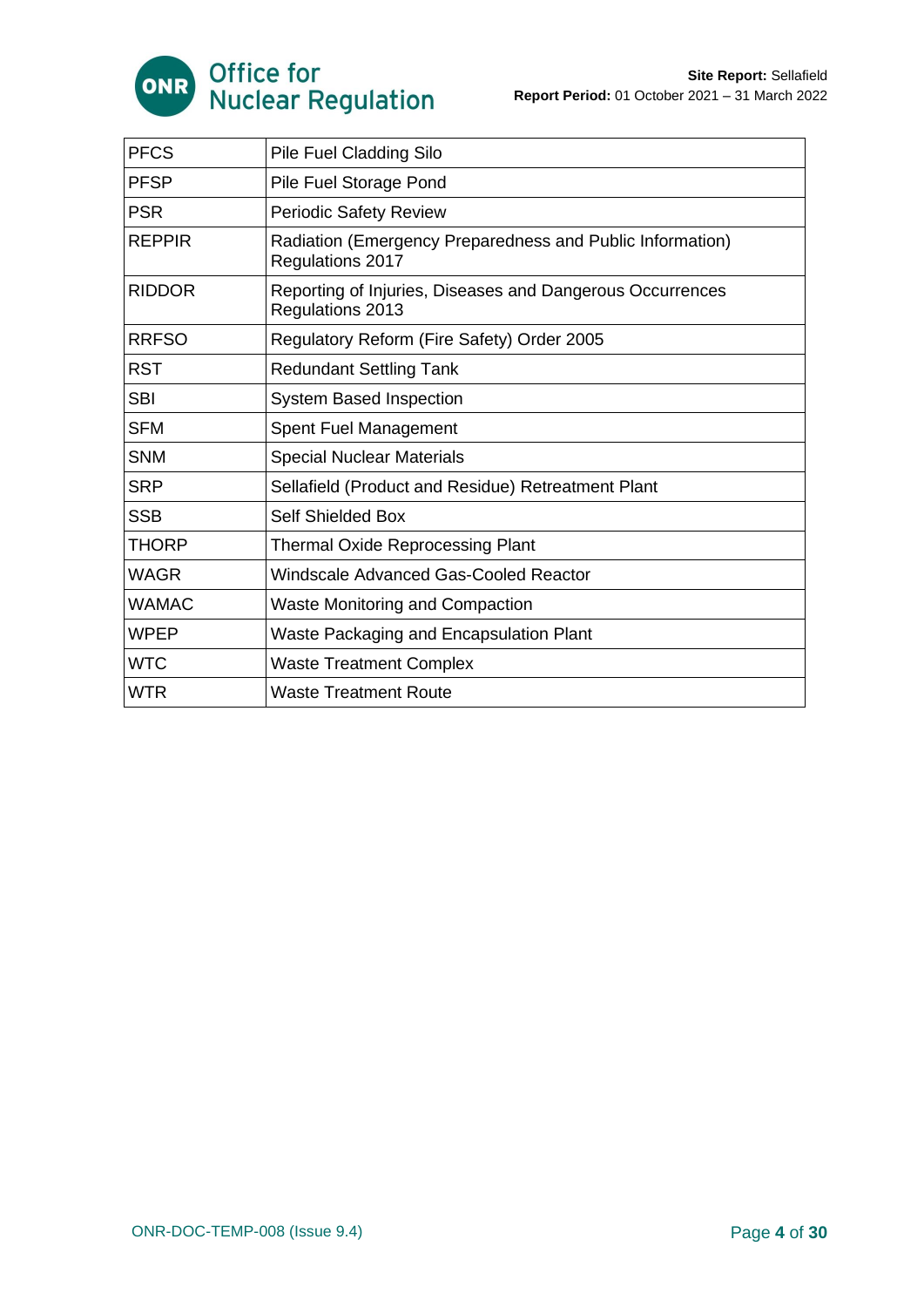

# <span id="page-4-0"></span>1. Inspections

# 1.1. Dates of Inspection

The ONR site inspectors made inspections on the following dates during the report period 01 October 2021 – 31 March 2022.

|                                            | <b>October</b><br>2021 | <b>November</b><br>2021 | <b>December</b><br>2021 | January<br>2022 | <b>February</b><br>2022 | <b>March</b><br>2022 |
|--------------------------------------------|------------------------|-------------------------|-------------------------|-----------------|-------------------------|----------------------|
| <b>Special Nuclear</b><br><b>Materials</b> | $13 - 14$              | $09-10$                 | $07 - 08$               |                 | $09-10$                 |                      |
| <b>Retrievals</b>                          | 5                      | 9                       |                         |                 | 8                       | 8                    |
| <b>Remediation</b>                         | 27                     | $10 - 11$               | $8 - 9,15 - 16$         | 27              | $22 - 23$               | $9-10,16$ ,<br>24    |
| <b>Spent Fuel</b>                          | $5-7, 12-14$           | 10-11, 17               | $1-2, 7-8$              | $12 - 13$       | 8-10, 23                | $9 - 10$             |
| <b>Management (SFM)</b>                    |                        |                         |                         |                 |                         |                      |
| <b>Site Management</b>                     | 19, 26-27              | 16                      | $\blacksquare$          | $18 - 20$       | $10 - 11$               | $1-3, 22-23$         |
| Corporate                                  |                        | $17 - 19$               | ٠                       |                 |                         | $30 - 31$            |

# <span id="page-4-1"></span>2. Routine Matters

# 2.1. Inspections

Inspections are undertaken as part of the process for monitoring compliance with:

- the conditions attached by ONR to the nuclear site licence granted under the Nuclear Installations Act 1965 (NIA65) (as amended);
- the Energy Act 2013
- the Health and Safety at Work Act 1974 (HSWA74); and
- regulations made under HSWA74, for example the Ionising Radiations Regulations 2017 (IRR17) and the Management of Health and Safety at Work Regulations 1999 (MHSWR99).

The inspections entail monitoring the licensee's actions on the site in relation to incidents, operations, maintenance, projects, modifications, safety case changes and any other matters that may affect safety. The licensee is required to make and implement adequate arrangements under the conditions attached to the licence in order to ensure legal compliance. Inspections seek to judge both the adequacy of these arrangements and their implementation.

In the reporting period, we judged the arrangements made and implemented by the site in response to safety requirements to be satisfactory in the areas inspected. Where improvements have been identified, Sellafield Limited has made a commitment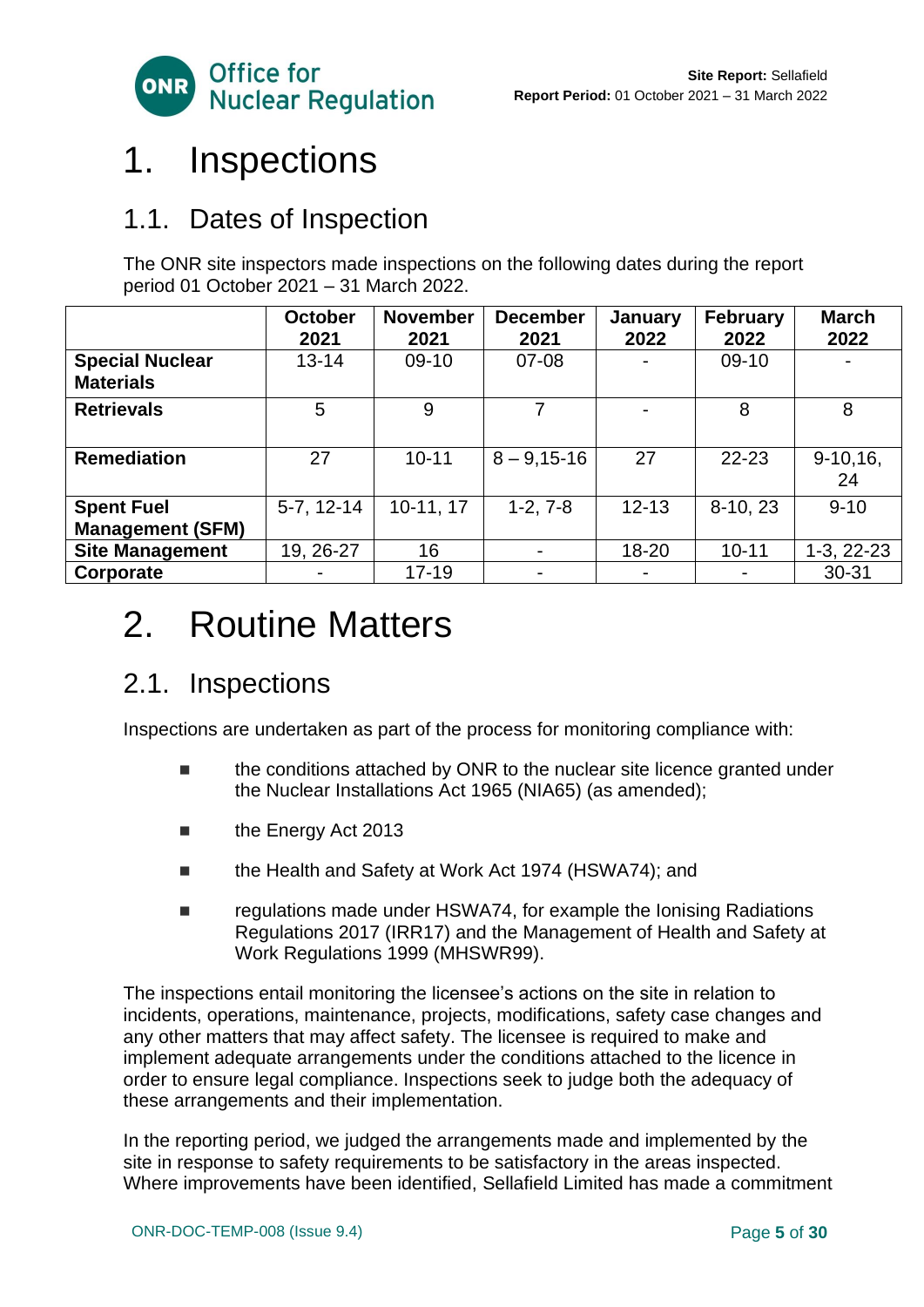

to address those issues, and ONR inspectors will closely monitor progress during future site inspections. Where necessary, we will take formal regulatory enforcement action to ensure that appropriate remedial measures are implemented to reasonably practicable timescales. Members of the public, who would like further information on ONR's inspection activities during the reporting period, can view site Intervention Reports at [www.onr.org.uk/intervention-records](http://www.onr.org.uk/intervention-records) on our website [www.onr.org.uk.](http://www.onr.org.uk/) Should you have any queries regarding our inspection activities, please email [contact@onr.gov.uk.](mailto:contact@onr.gov.uk)

# **Chief Nuclear Inspector Themed Inspection on Management of Ageing Assets**

Our Chief Executive and Chief Nuclear Inspector (CE/CNI), Mark Foy, recognised ageing management as a regulatory priority for the nuclear estate in his 2019/20 annual report on Great Britain's nuclear industry and reiterated that it would continue as a priority in his [2020/21 Annual Report on Great Britain's Nuclear Industry.](https://www.onr.org.uk/documents/2020/cni-annual-report-1920.pdf)

The following five nuclear licenced sites were prioritised:

- Aldermaston and Burghfield
- Sizewell B
- Devonport
- Hinkley Point A
- Sellafield

We initially requested that the licensees of each of the above sites complete a selfassessment against a selection of ONR specified criteria derived from the following four themes:

- Theme 1 Effective strategies for the characterisation, monitoring, trending and analysis of ageing - at facility, system and component level are present.
- Theme 2 Commitment to ensure that the right level of organisational capability to sustain specialist safety case and other technical capability to substantiate on-going safe operation.
- Theme 3 Methods to identify and manage obsolescence in facilities for their operation design life and any potential lifetime extensions.
- Theme 4 Sustained focus and commitment to ongoing investment in plant, people and processes concerned with ageing management.

Following the self-assessment exercise by Sellafield Limited, a programme of ONR inspections commenced to look at the management of ageing assets across the site. This inspection programme is continuing and once completed the findings will be reported on the ONR website.

In addition to the programme of inspections to look at the management of ageing assets, our inspectors have also completed a series of other inspections during the reporting period at Sellafield. Further details are below.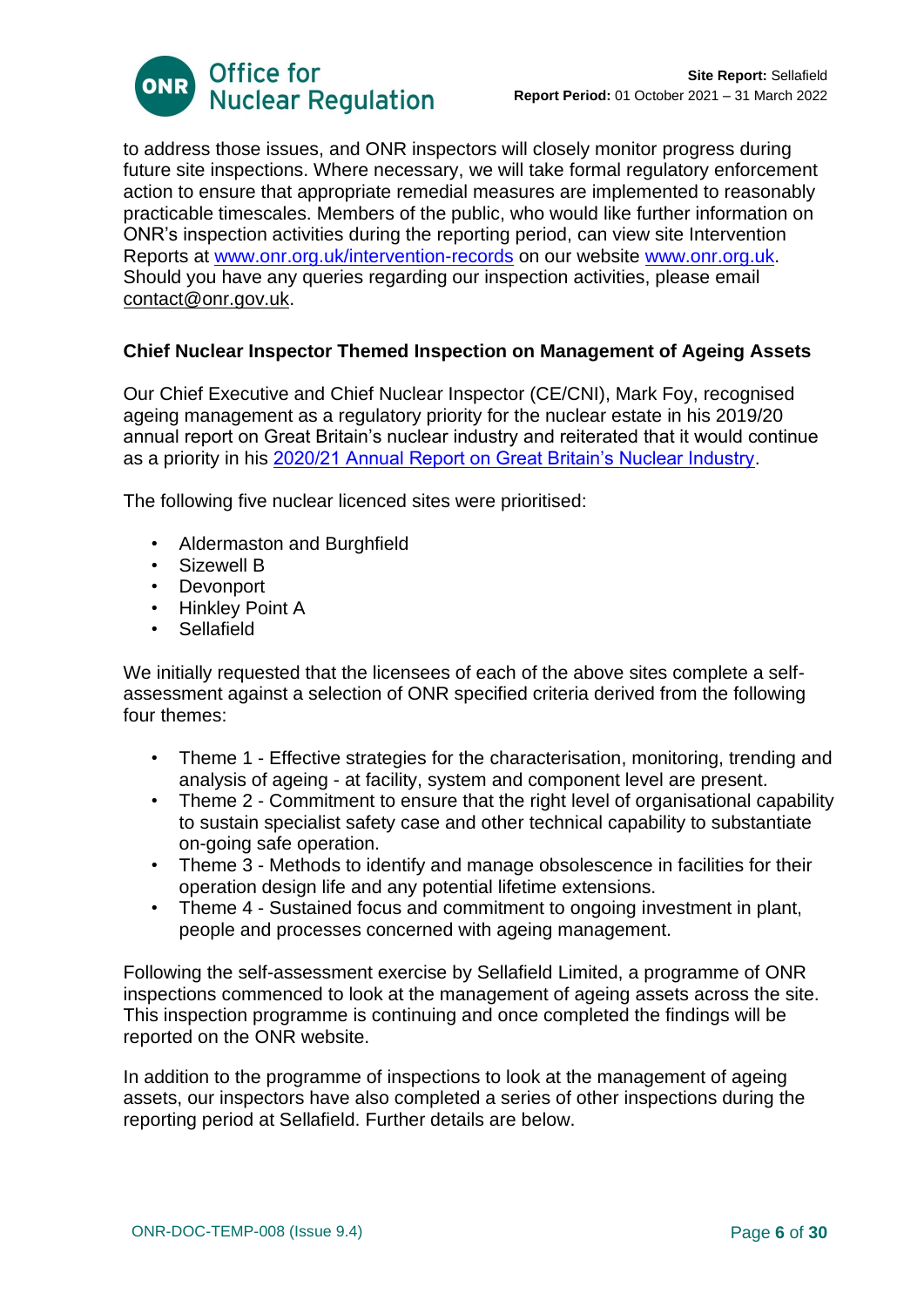

# **Special Nuclear Materials Value Stream (SNM)**

During the reporting period within the SNM value stream, we carried out six planned Licence Condition (LC) compliance inspections, and one System Based Inspection (SBI) covering:

- LC 6 Documents, records, authorities and certificates
- $\bullet$  LC 10 Training
- LC 12 Duly authorised and other suitable qualified and experienced persons
- LC 24 Operating instructions
- LC 26 Control and supervision of operations
- LC 28 Examination, inspection, maintenance and testing
- SBI Ventilation Systems.

The purpose of these inspections was to confirm Sellafield Limited's compliance with its corporate arrangements for LC 6, LC 10, LC 12, LC 24, LC 26 and LC 28. The LC 6 inspection was undertaken jointly with an ONR Safeguards inspector.

For all the planned LC compliance inspections, we judged that compliance with the LC was adequate, and awarded Green (no formal action) inspection ratings.

The SBI was against the standard set of licence conditions for such inspections; LC 10 - training, LC 23 - Operating rules, LC 24 - operating instructions, LC 27 - safety mechanisms, devices and circuits, LC 28 - examination, inspection, maintenance and testing, and LC 34 - leakage and escape of radioactive material and radioactive waste. We judged that compliance with all the six standard licence conditions was met and awarded green (no formal action) inspection ratings. Our overall judgement was that the ventilation systems adequately fulfil the requirements of the safety case.

# **Retrievals Value Stream**

During the reporting period within the retrievals value stream, we carried out ten planned LC compliance inspections, one Regulatory Reform (Fire Safety) Order 2005 (RRFSO 2005) compliance inspection and two SBIs covering:

- LC 6 Documents, records, authorities and certificates
- $\bullet$  LC 10 Training
- LC 12 Duly authorised and other suitably qualified and experienced persons
- LC 23 Operating rules
- LC 24 Operating Instructions
- LC 25 Operational records
- LC 26 Control and supervision of operations
- LC 32 Accumulation of radioactive waste
- LC 34 Leakage and escape of radioactive material and radioactive waste
- RRFSO 2005 Regulatory Reform (Fire Safety) Order 2005
- $SBI Essential service (x2)$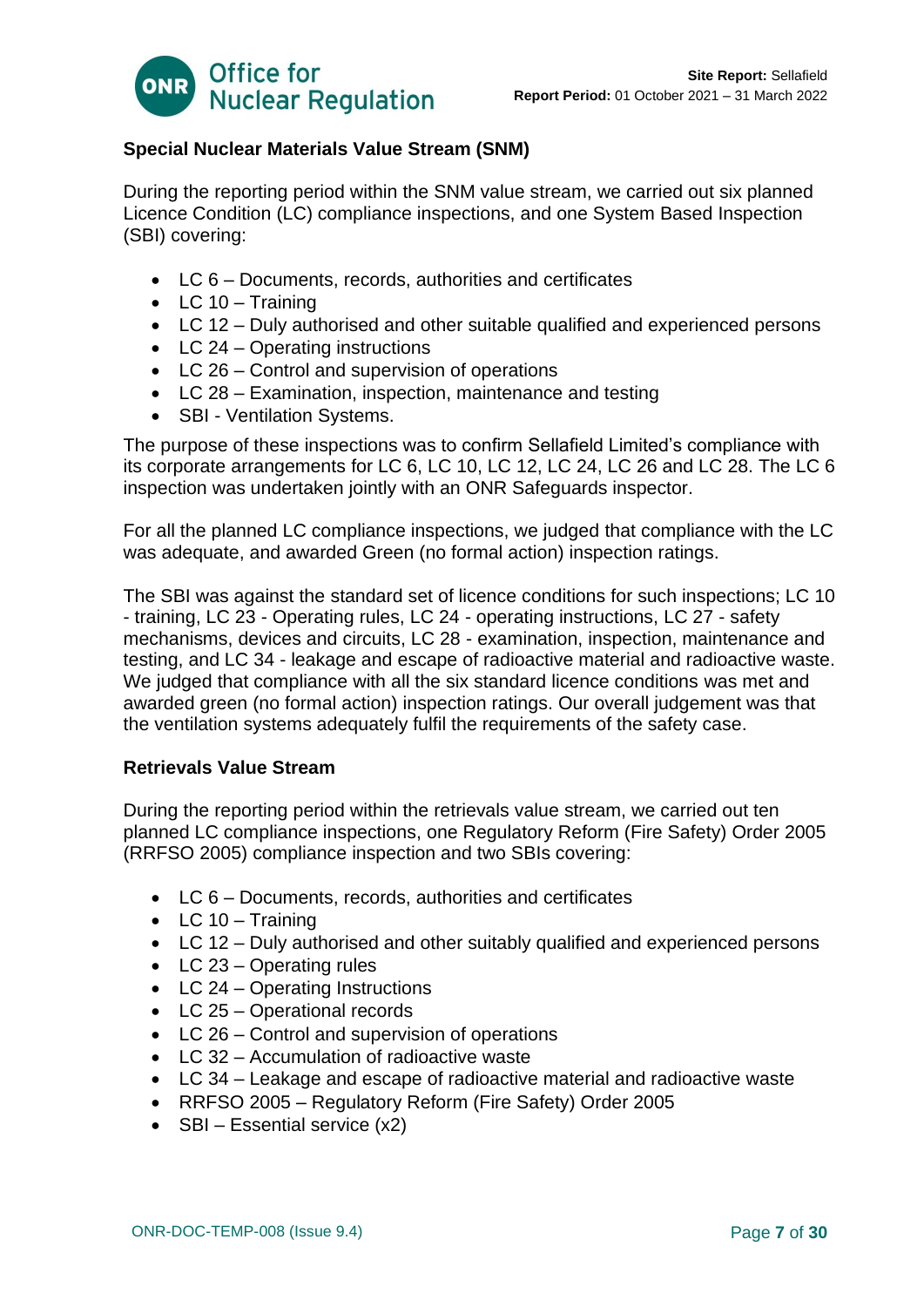

During the reporting period one LC compliance inspection was cancelled due to an increase in COVID-19 cases and self-isolations on site. This inspection will be undertaken during the next financial year.

## First Generation Magnox Storage Pond (FGMSP)

ONR conducted a planned SBI of the essential services system, which included steam, water, air, electricity and the fire safety systems, at the First Generation Magnox Storage Pond (FGMSP) complex on the Sellafield Site. During this inspection compliance against the Regulatory Reform (Fire Safety) Order 2005 (RRFSO 2005) was also considered.

The SBI was against the standard set of licence conditions for such inspections; LC 10 - training, LC 23 - operating rules, LC 24 - operating instructions, LC 27 - safety mechanisms, devices and circuits, LC 28 - examination, inspection, maintenance and testing, and LC 34 - leakage and escape of radioactive material and radioactive waste. For this system we judged that a rating against LC 34 was not applicable. For the remaining five licence conditions we judged compliance was met and awarded green (no formal action) inspection ratings. Our overall judgement was that the essential services systems adequately fulfil the requirements of the safety case.

During this inspection shortfalls were identified in the extent of the fire alarm coverage, system obsolescence and adequacy of regular and systematic examination, inspection, maintenance and testing of the fire system. We therefore rated compliance against RRFSO 2005 within FGMSP as Amber (seek improvement). An enforcement letter (ONR-EL-21-038) has been issued to seek the necessary improvements and this is being monitored via a level 3 regulatory issue.

## Magnox Swarf Storage Facility (MSSS)

Four planned compliance inspections were undertaken at the Magnox Swarf Storage Silo (MSSS) facility on the Sellafield Site. The purpose of these inspections was to confirm Sellafield Limited's compliance with its corporate arrangements for LC 10, LC 12, LC 24 and LC 26 in MSSS.

For all the planned LC compliance inspections, we judged that compliance with the LC was adequate, and awarded Green (no formal action) inspection ratings.

## Pile Fuel Storage Pond (PFSP)

Three planned compliance inspections were undertaken at the Pile Fuel Storage Pond (PFSP) facility on the Sellafield Site. The purpose of these inspections was to confirm Sellafield Limited's compliance with its corporate arrangements for LC 6, LC 25, and LC 32 in PFSP.

For all the planned LC compliance inspections, we judged that compliance with the LC was adequate, and awarded Green (no formal action) inspection ratings.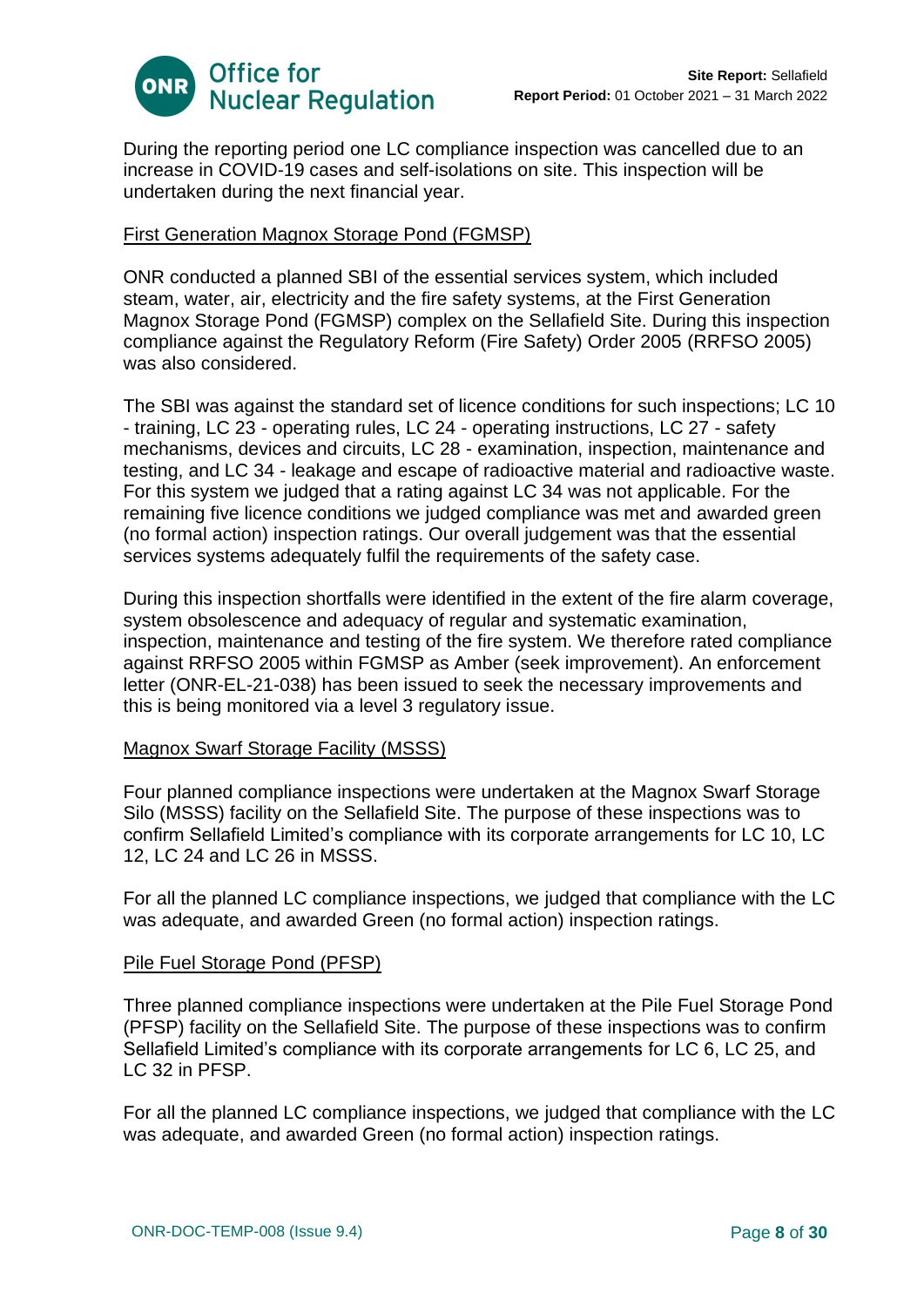

# Redundant Settling Tank (RST) and Effluent Distribution Tank (EDT)

ONR conducted a planned SBI of the essential services system, which included steam, water, air and electricity at the Redundant Settling Tank (RST) and Effluent Distribution Tank (EDT) facilities on the Sellafield Site.

The SBI was against the standard set of licence conditions for such inspections; LC 10 - training, LC 23 - operating rules, LC 24 - operating instructions, LC 27 - safety mechanisms, devices and circuits, LC 28 - examination, inspection, maintenance and testing, and LC 34 - leakage and escape of radioactive material and radioactive waste. We judged that compliance with all the six standard licence conditions was met and awarded green (no formal action) inspection ratings. Our overall judgement was that the essential services systems adequately fulfil the requirements of the safety case.

In addition, three planned compliance inspections were undertaken at the RST facility. The purpose of these inspections was to confirm Sellafield Limited's compliance with its corporate arrangements for LC 23, LC 26 and LC 34.

For all the planned LC compliance inspections, we judged that compliance with the LC was adequate, and awarded Green (no formal action) inspection ratings.

# **Remediation Value Stream**

During the reporting period within the remediation value stream, we carried out 13 planned LC compliance inspections, one control of asbestos regulations 2012 compliance inspection and two SBIs covering:

- LC10 Training
- LC11 Emergency arrangements
- LC12 Duly Authorised and other suitably qualified and experienced persons
- LC22 Modification or experiment on existing plant
- LC24 Operating instructions
- LC26 Control and supervision of operations
- LC27 Safety mechanisms, devices and circuits
- LC28 Examination, inspection, maintenance and testing
- LC32 Accumulation of radioactive waste
- LC34 Leakage and escape of radioactive material and radioactive waste
- LC35 Decommissioning
- LC36 Organisational capability
- Control of Asbestos Regulations 2012, Regulation 4
- SBI Shield Doors
- SBI Fire Protection System

## Alpha Operating Unit

A planned compliance inspection was conducted across the alpha operating unit on the Sellafield site. The purpose of this inspection was to confirm Sellafield Limited's compliance with its corporate arrangements for LC 22 across the alpha operating unit.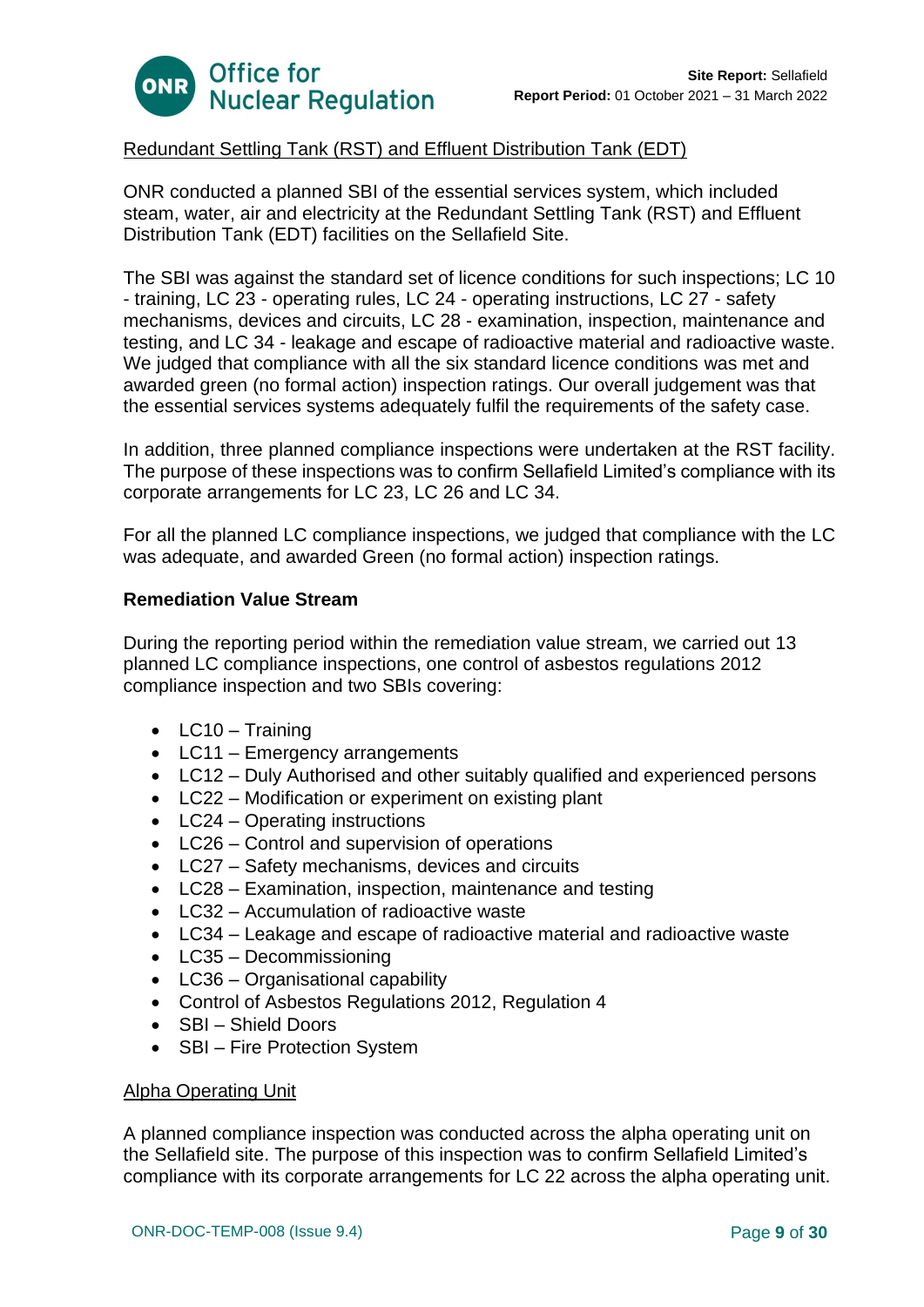

For the planned LC compliance inspection, we judged that compliance with LC 22 was adequate, and awarded a Green (no formal action) inspection rating.

# Engineering Drum Stores (EDS) and Waste Treatment Complex (WTC)

A planned compliance inspection was conducted at the Engineering Drum Stores (EDS) and Waste Treatment Complex (WTC) within the alpha operating unit on the Sellafield site. The purpose of this inspection was to confirm Sellafield Limited's compliance with its corporate arrangements for LC 11 across EDS and WTC.

For the planned LC compliance inspection, we judged that compliance with LC 11 was adequate, and awarded a Green (no formal action) inspection rating.

#### Calder Hall

A planned compliance inspection was conducted at Calder Hall on the Sellafield site. The purpose of this inspection was to confirm Sellafield Limited's compliance with its corporate arrangements for LC 27, LC 28, LC 34 and also for compliance with the Control of Asbestos Regulations 2012, Regulation 4.

For all the planned LC compliance inspections, we judged that compliance with the LC was adequate, and awarded Green (no formal action) inspection ratings. We also judged that compliance with the Control of Asbestos Regulations 2012, Regulation 4 was adequate, and awarded a Green (no formal action) inspection rating.

In addition, the inspection sought evidence under Theme 1 of the Chief Nuclear Inspector's themed inspection on ageing management. We judged that for Calder Hall, effective strategies for characterisation, monitoring, trending, and analysis of ageing at facility, system and component level were present.

## Windscale Advanced Gas Cooled Reactor (WAGR) Spent Fuel Store

A planned compliance inspection was conducted at the WAGR Spent Fuel Store on the Sellafield site. The purpose of this inspection was to confirm Sellafield Limited's compliance with its corporate arrangements for LC 32.

For the planned LC compliance inspection, we judged that compliance with LC 32 was adequate, and awarded a Green (no formal action) inspection rating.

## Waste Operating Unit - Old Decontamination Centre

A planned compliance inspection was conducted at the old decontamination centre within the waste operating unit on the Sellafield site. The purpose of this inspection was to confirm Sellafield Limited's compliance with its corporate arrangements for LC 35.

For the planned LC compliance inspection, we judged that compliance with LC 35 was adequate, and awarded a Green (no formal action) inspection rating.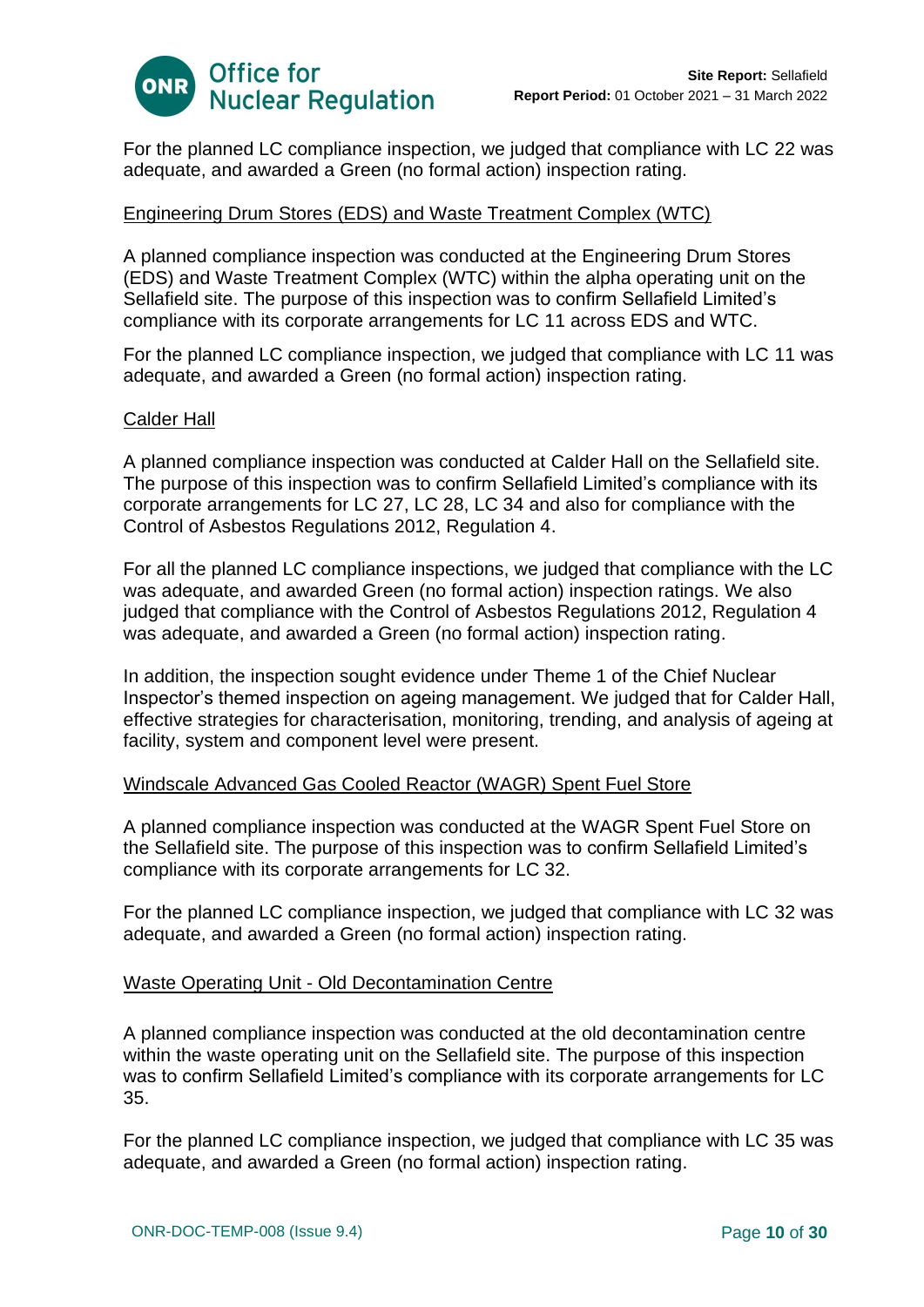

# Thermal Oxide Reprocessing Plant (THORP)

Three planned compliance inspections were conducted at the Thermal Oxide Reprocessing Plant (THORP) on the Sellafield site. The purpose of these inspections was to confirm Sellafield Limited's compliance with its corporate arrangements for LC 10, LC 12, LC 24, LC 26, LC 32 and LC 36.

The LCs 10, 12, 24 and 26 compliance inspections were conducted together under the theme of "disciplined operations".

For all the planned LC compliance inspections, we judged that compliance with the LC was adequate, and awarded Green (no formal action) inspection ratings.

ONR also conducted two planned SBIs on the shield doors and the fire protection systems within the THORP facility.

The two SBIs were against the standard set of licence conditions for such inspections; LC 10 - training, LC 23 - operating rules, LC 24 - operating instructions, LC 27 - safety mechanisms, devices and circuits, LC 28 - examination, inspection, maintenance and testing, and LC 34 - leakage and escape of radioactive material and radioactive waste. We judged that for both SBIs, compliance with all the six standard licence conditions were met and awarded green (no formal action) inspection ratings. Our overall judgement was that the shield doors and fire protection systems adequately fulfil the requirements of the safety case.

# **Spent Fuel Management (SFM) Value Stream**

During the reporting period within the Spent Fuel Management (SFM) value stream, we carried out 18 planned LC compliance inspections, one Lifting Operations and Lifting Equipment Regulations 1998 (LOLER 98), Regulations 8 and 9 compliance inspection, one Ionising Radiations Regulations 2017 (IRR17) compliance inspection and three SBIs covering:

- LC6 Documents, records, authorities and certificates
- LC7 Incidents on site
- LC11 Emergency arrangements
- LC12 Duly authorised and other suitably qualified and experienced persons
- LC15 Periodic review
- LC17 Management Systems
- LC23 Operating rules
- LC24 Operating instructions
- LC25 Operational records
- LC26 Control and supervision of operations
- LC28 Examination, inspection, maintenance and testing
- LC35 Decommissioning
- LOLER 98 Lifting Operations and Lifting Equipment Regulations 1998 Regulations 8 and 9
- IRR17 Ionising Radiations Regulations 2017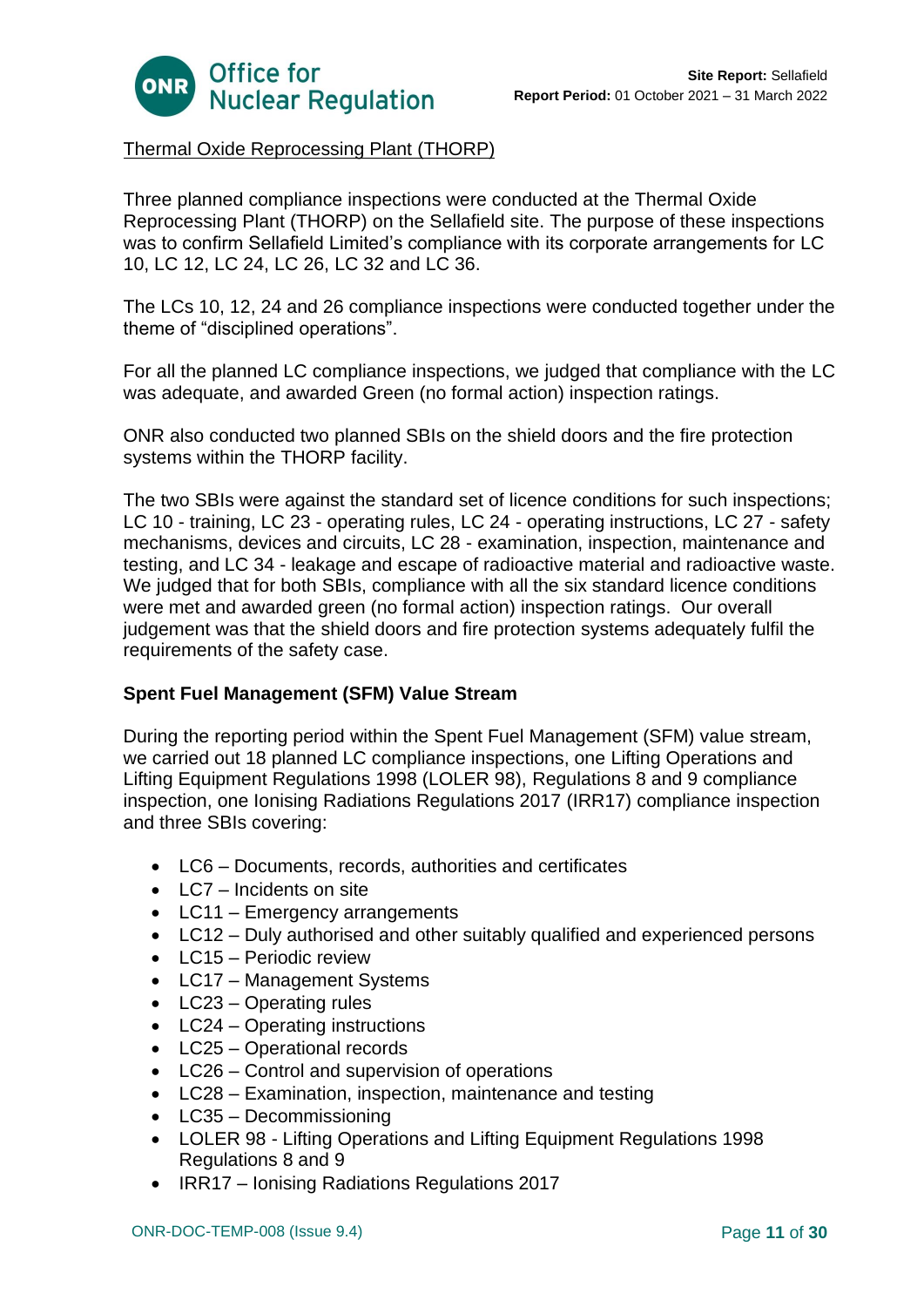

- SBI Ventilation systems
- SBI Fire protection systems
- SBI Flask movement systems and drop loads.

# Highly Active Liquor Evaporation and Storage (HALES)

Two planned compliance inspections were conducted at the Highly Active Liquor Evaporation and Storage (HALES) facility on the Sellafield site. The purpose of these inspections was to confirm Sellafield Limited's compliance with its corporate arrangements for LC 11, LC 15 and LC 25.

For the LC 11 and LC 25 compliance inspections, we judged that compliance with these LCs was adequate, and awarded Green (no formal action) inspection ratings.

During the LC 15 compliance inspection, we identified shortfalls relating to the management of the issues identified during the periodic safety review process. We also identified shortfalls in the application of the system health review processes which are used to provide oversight of plant condition. We judged that compliance was not adequate and rated compliance with LC 15 as Amber (seek improvement) rating. An enforcement letter (ONR-EL-21-030) has been issued to seek the necessary improvements and this is being monitored via a level 3 regulatory issue.

## High Level Waste Plants (HLWP)

Three planned compliance inspections were conducted at the High Level Waste Plants (HLWP) facility on the Sellafield site.

The purpose of these inspections was to confirm Sellafield Limited's compliance with its corporate arrangements for LC 11, LC 12, LC 25 and LC 26.

For all the planned LC compliance inspections, we judged that compliance with the LC was adequate, and awarded Green (no formal action) inspection ratings.

ONR also conducted a planned SBI on a ventilation system in the Waste Vitrification Plant.

The SBI was against the standard set of licence conditions for such inspections; LC 10 - training, LC 23 - operating rules, LC 24 - operating instructions, LC 27 - safety mechanisms, devices and circuits, LC 28 - examination, inspection, maintenance and testing, and LC 34 - leakage and escape of radioactive material and radioactive waste. We judged that compliance with all the six standard licence conditions was met and awarded green (no formal action) inspection ratings. Our overall judgement was that the ventilation system adequately fulfils the requirements of the safety case.

## Magnox Reprocessing Facility (MRF)

Three planned compliance inspections were conducted at the Magnox Reprocessing Facility (MRF) facility on the Sellafield site.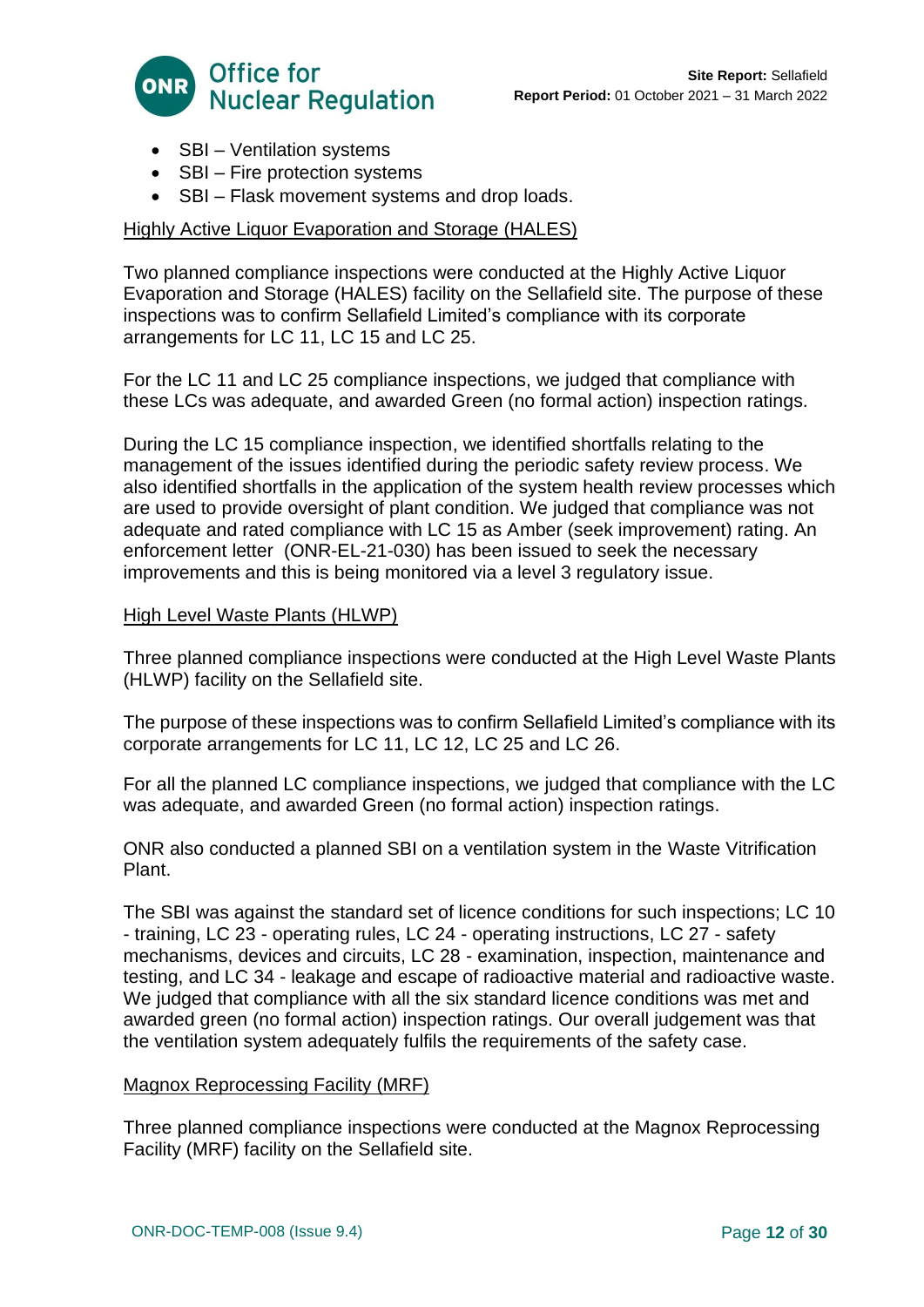

The purpose of these inspections was to confirm Sellafield Limited's compliance with its corporate arrangements for LC 6, LC 25, LC 35 and also for compliance with the Ionising Radiations Regulations 2017 (IRR17).

For all the planned LC compliance inspections, we judged that compliance with the LC was adequate, and awarded Green (no formal action) inspection ratings. We also judged that compliance with IRR17 was adequate and awarded a Green (no formal action) inspection rating.

## Magnox East River (MER)

ONR conducted two planned SBIs on the fire protection systems and the flask movement systems within the Magnox East River (MER) facilities on the Sellafield site.

The SBIs were against the standard set of Licence Conditions for such inspections: LC10 - training, LC23 - operating rules, LC24 - operating instructions, LC27 - safety mechanisms, devices and circuits, LC 28 - examination, inspection, maintenance and testing, and LC34 - leakage and escape of radioactive material and radioactive waste. We judged that for both SBIs, compliance with all the six standard licence conditions was met and awarded green (no formal action) inspection ratings. Our overall judgement was that the fire protection systems and the flask movement systems both adequately fulfilled the requirements of the safety case.

## Fuel Storage (formally the oxide fuel storage group)

Three planned compliance inspections were conducted within the fuel storage area on the Sellafield site. The purpose of these inspections was to confirm Sellafield Limited's compliance with its corporate arrangements for LC 7, LC 17, LC 23, LC 24, LC 25, LC 28 and also for compliance with the Lifting Operations and Lifting Equipment Regulations 1998 (LOLER 98), Regulations 8 and 9.

The LCs 23, 24, 28 and LOLER 98 compliance inspections were conducted together under the theme of "dropped loads".

For all the planned LC compliance inspections, we judged that compliance with the LC was adequate and awarded Green (no formal action) inspection ratings. We also judged that compliance with LOLER 98, Regulations 8 and 9 was adequate, and awarded Green (no formal action) inspection ratings.

## **Site Management**

We carried out 11 LC compliance inspections, two SBIs, one Control Of Substances Hazardous to Health (COSHH) 2002 compliance inspection and an assessment of the site's emergency exercise covering:

- LC 10 Training
- LC 11 Emergency arrangements
- LC 22 Modification or experiment on existing plant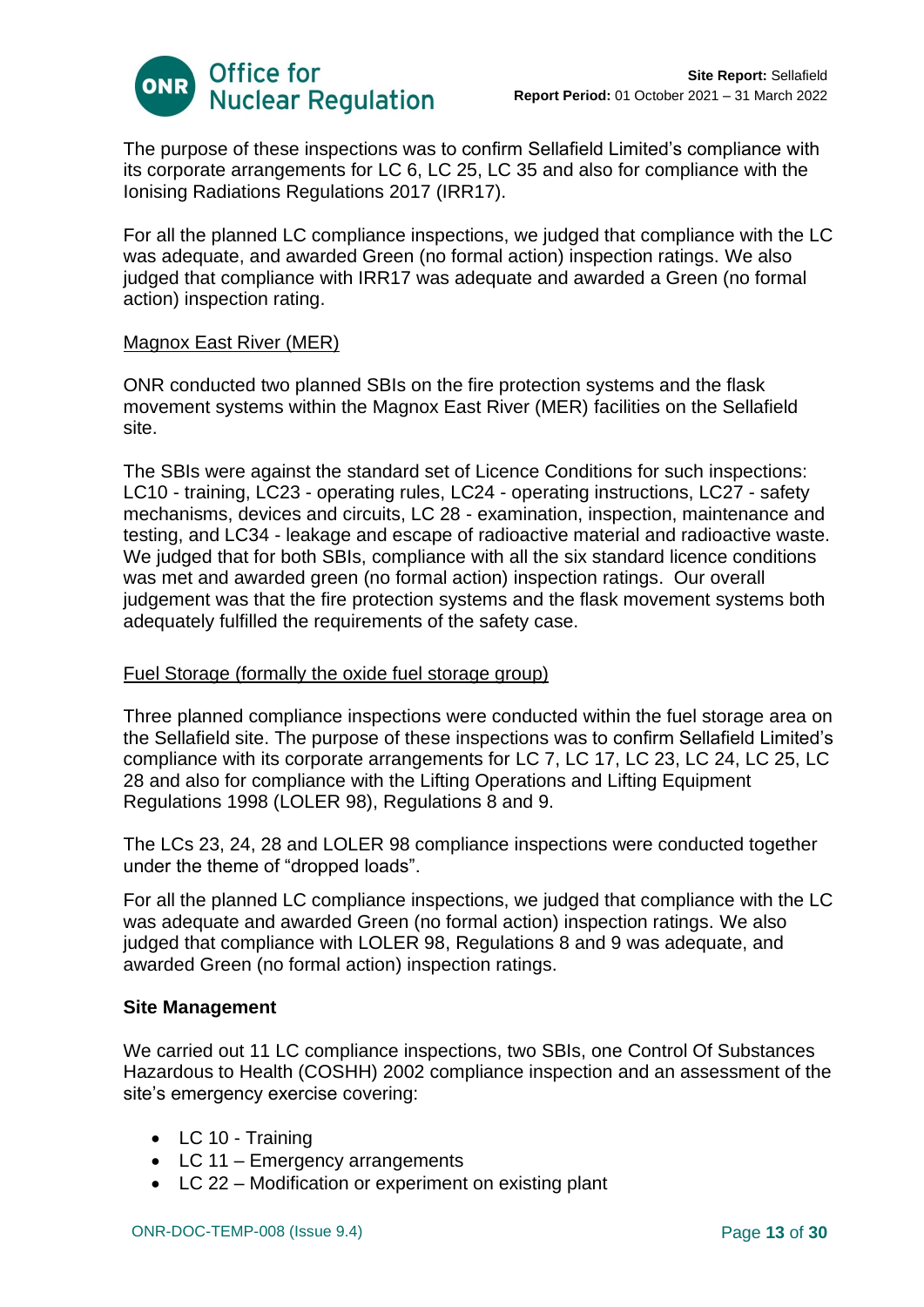

- LC 23 Operating rules
- LC 24 Operating instructions
- LC 28 Examination, inspection, maintenance and testing
- LC 32 Accumulation of radioactive waste
- LC 35 Decommissioning
- SBI Site electrical distribution system.
- SBI Ventilation system
- COSHH 2002 Control Of Substances Hazardous to Health
- Sellafield Limited approved security plan

# Analytical Services

ONR conducted a planned SBI of the ventilation system within the Analytical Services facility at the Sellafield site.

The SBI was against the standard set of licence conditions for such inspections; LC 10 - training, LC 23 - operating rules, LC 24 - operating instructions, LC 27 - safety mechanisms, devices and circuits, LC 28 - examination, inspection, maintenance and testing, and LC 34 - leakage and escape of radioactive material and radioactive waste. We judged that compliance with all the six standard licence conditions was met and awarded green (no formal action) inspection ratings. Our overall judgement was that the ventilation system adequately fulfils the requirements of the safety case.

A planned compliance inspection was also undertaken in the Analytical Services facility. The purpose of the inspection was to confirm Sellafield Limited's compliance with its corporate arrangements for LC 23, 24 and 28 particularly in relation to nuclear fire safety.

We judged that compliance with LC 24 and LC 28 was adequate and awarded green (no formal action) inspection ratings. No rating was awarded to LC 23 as the nuclear fire safety aspects were undertaken during the SBI of the nuclear ventilation system.

A planned inspection was also undertaken to confirm Sellafield Limited's compliance with the COSHH regulations 2002 within the Analytical Services facility.

During this inspection shortfalls were identified in the assessment of the risk created by work involving hazardous substances to health. We therefore rated compliance against COSHH 2002 within Analytical Services as Amber (seek improvement). An enforcement letter (ONR-EL-21-024) has been issued to seek the necessary improvements and this is being monitored via a level 3 regulatory issue.

## Flask Maintenance Facility

A planned compliance inspection was undertaken in the Flask Maintenance Facility at the Sellafield site. The purpose of the inspection was to confirm Sellafield Limited's compliance with its corporate arrangements for LC 32 and LC 35.

We judged that compliance with LC32 and LC35 was adequate and awarded green (no formal action) inspection ratings.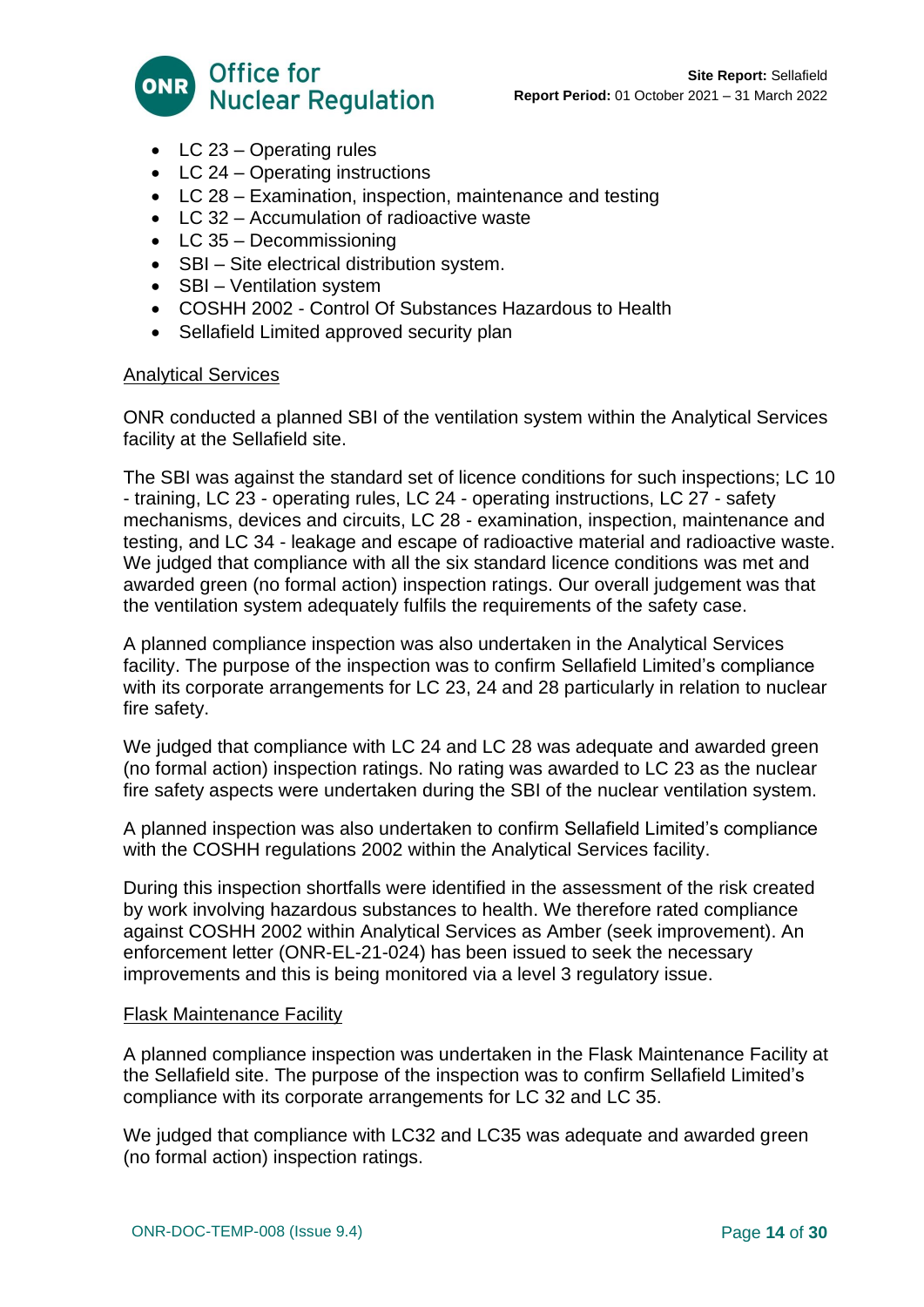

# Security and Resilience

Two planned compliance inspections were undertaken across the Sellafield site. The purpose of these interventions was to confirm Sellafield Limited's compliance with its corporate arrangements for LC 11 and the delivery of the Sellafield Limited approved security plan.

The first compliance inspection was an observation of Exercise SIERRA LIMA 1, a Sellafield Limited Level 1 combined safety and security demonstration exercise.

We judged that compliance with LC 11 and the approved security plan was adequate and awarded a green (no formal action) inspection rating.

The second compliance inspection was to confirm Sellafield Limited's compliance with its corporate arrangements for LC 11.

We judged that compliance with LC 11 was adequate and awarded a green (no formal action) inspection rating.

In addition, a planned intervention of Sellafield Limited's training arrangements was undertaken as part of the main site command facility's operational readiness and command transition strategy. The purpose of this intervention was to confirm Sellafield Limited's compliance with its corporate arrangements for LC 10 and the Sellafield Limited approved security plan.

We judged that compliance with LC 10 and the approved security plan was adequate and awarded green (no formal action) inspection ratings.

#### Infrastructure

ONR conducted a planned SBI of the Sellafield site electrical distribution system.

The SBI was against the standard set of licence conditions for such inspections; LC 10 - training, LC 23 - operating rules, LC 24 - operating instructions, LC 27 - safety mechanisms, devices and circuits, LC 28 - examination, inspection, maintenance and testing, and LC 34 - leakage and escape of radioactive material and radioactive waste. For this system we judged that a rating against LC 34 was not applicable. For the remaining five licence conditions we judged that compliance was met and awarded green (no formal action) inspection ratings. Our overall judgement was that the site electrical distribution system adequately fulfils the requirements of the safety case.

A planned compliance inspection was also undertaken of the water system at the Sellafield site. The purpose of the inspection was to confirm Sellafield Limited's compliance to its corporate arrangements for LC 22 and LC 28.

We judged that compliance with LC 22 and LC 28 was adequate and awarded a green (no formal action) inspection rating.

A planned compliance inspection was also undertaken of the railways at the Sellafield site. The purpose of the inspection was to confirm Sellafield Limited's compliance with its corporate arrangements for LC 24 and LC 28.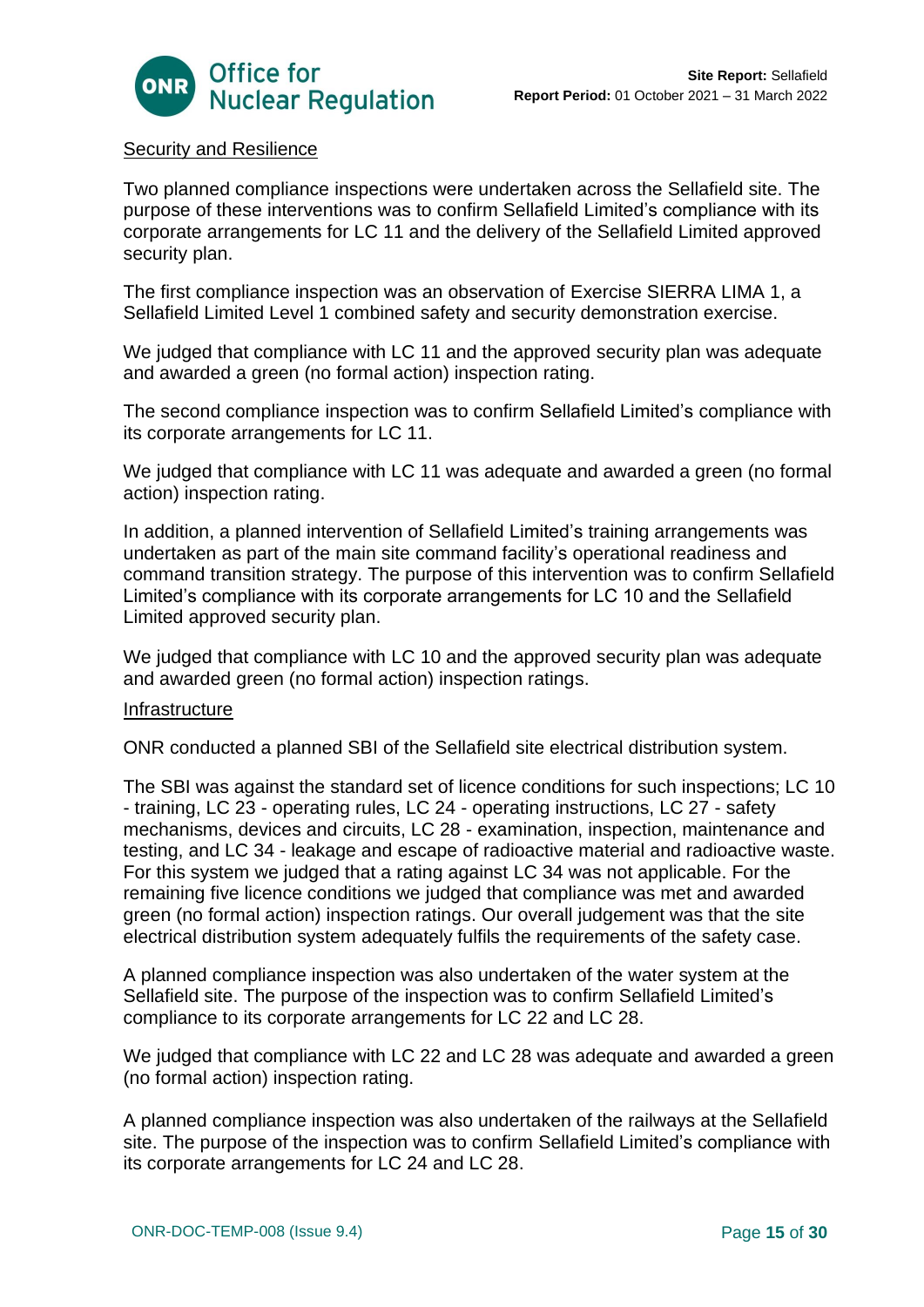

We judged that compliance with LC 24 and LC 28 was adequate and awarded green (no formal action) inspection ratings.

# **Corporate**

Our corporate inspection programme for the Sellafield site has two main areas of focus:

- Undertaking a programme of corporate LC inspections to examine the adequacy of the corporate arrangements that Sellafield Limited has made to comply with its nuclear site licence, and sample the corporate/site-wide implementation of these arrangements; and
- Overseeing strategic change at Sellafield, including leadership and culture.

## Corporate LC Inspections

During the reporting period we carried out two planned corporate LC inspections covering:

- LC 6 Documents, records, authorities and certificates
- LC 14 Safety documentation

We judged that the arrangements made under LC 6 and LC 14 were adequate and awarded green (no formal action) inspection ratings.

During the reporting period, we continued to monitor improvement actions being taken by Sellafield Limited in response to previous corporate LC inspections. A specific example of this monitoring has now led to ONR granting Licence Instrument (LI) 538 and LI 539 (see Section 4). The need for these LIs arose from the corporate LC 13 (Nuclear safety committee) inspection described in the report to the WCSSG covering the period from 1 October 2020 to 31 March 2021.

## Strategic Change

Sellafield Limited is implementing a portfolio of wide-ranging business change aligned to its enterprise strategy. During the reporting period we have continued to maintain oversight of a number of strategic enterprise changes. We have been monitoring Sellafield Limited's proposals for alternative delivery models for group business services and the procurement of information, communications and technology services. We have maintained oversight of the continued development of Sellafield Limited's intelligent customer organisation for the Programme and Project Partners contracts, and the establishment of an improved intelligent customer capability for the procurement of manufactured products. We have also continued to monitor the development of the new Sellafield Enterprise Management System. In all cases we are satisfied that Sellafield Limited is adequately controlling the changes in line with legal requirements including LC 36 - organisational capability.

We continue to engage with Sellafield Limited on trials that are ongoing at PFCS and at HLWP of new arrangements for work delivery. Having reflected on these trials,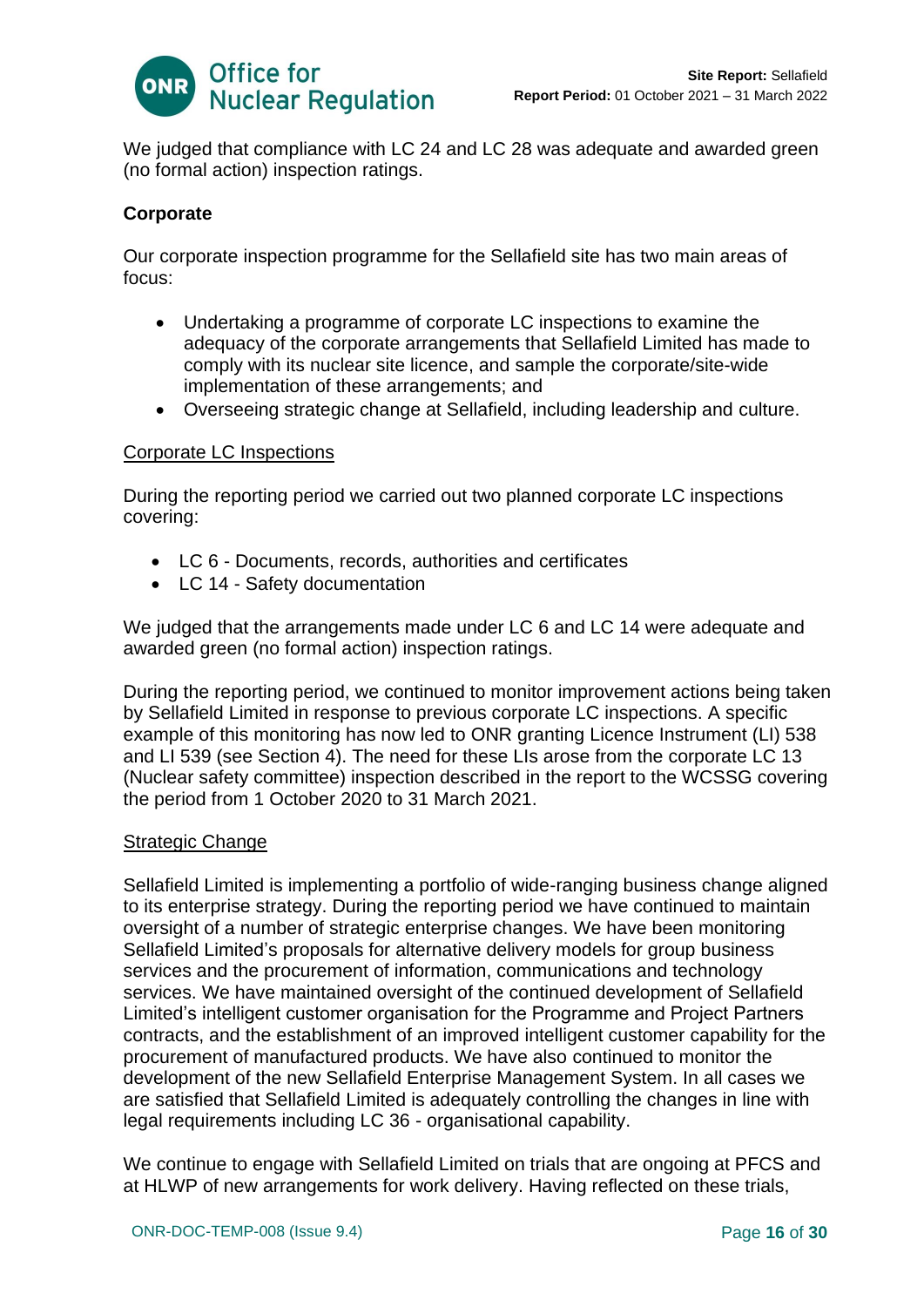

Sellafield Limited has now decided to reduce the scope of the new work delivery arrangements to cover only isolations (electrical and mechanical) and task risk assessment. We will continue to monitor the trials until we are satisfied that Sellafield Limited has made and implemented adequate work delivery arrangements at both PFCS and at HLWP, and we will then permission the start of site-wide roll out of the new arrangements. Further information will be provided in our next report to the WCSSG.

During this reporting period we followed up on an employee engagement survey Sellafield Limited undertook in October 2021, particularly the equality, diversity and inclusion aspects. We are satisfied that Sellafield Limited has responded adequately to the findings of this survey and has put in place appropriate improvement actions. We continue to maintain contact with relevant staff networks at the site.

# 2.2. Other Work

# **Periodic Safety Review (PSR)**

Sellafield Limited's Periodic Safety Review (PSR) programme has continued recovery from the challenges caused by the pandemic. There have been some minor exceptions, but ONR is satisfied that these issues have been managed safely at local level.

ONR has continued to engage with Sellafield Limited over identified opportunities for improvements within the PSR programme and is continuing to monitor and support delivery of improvements identified during earlier PSR inspections.

During the reporting period, ONR carried one planned LC 15 (periodic review) compliance inspection at the HALES facility within the SFM Value stream. The outcome of this inspection is discussed above.

ONR continued a 'deep dive' PSR engagement of a storage pond within the SFM value stream. This activity will continue into the next calendar year with an objective to improve confidence in site PSR activities and arrangements.

## **Chemical Management**

ONR continues to monitor Sellafield Limited's arrangements for management of hazardous chemicals on site. Significant progress has been made with the milestones set out in the improvement plan. It is anticipated that the regulatory issue will be managed to closure this year.

## **Asbestos Management**

Asbestos management across the Sellafield site remains a regulatory priority for ONR. Sellafield Limited has developed an asbestos strategy and action plan which is now being implemented across site. Steady progress is being made and it is anticipated that asbestos management will become a more routine 'business as usual' task for Sellafield this year, due to the progress that has been made across the site.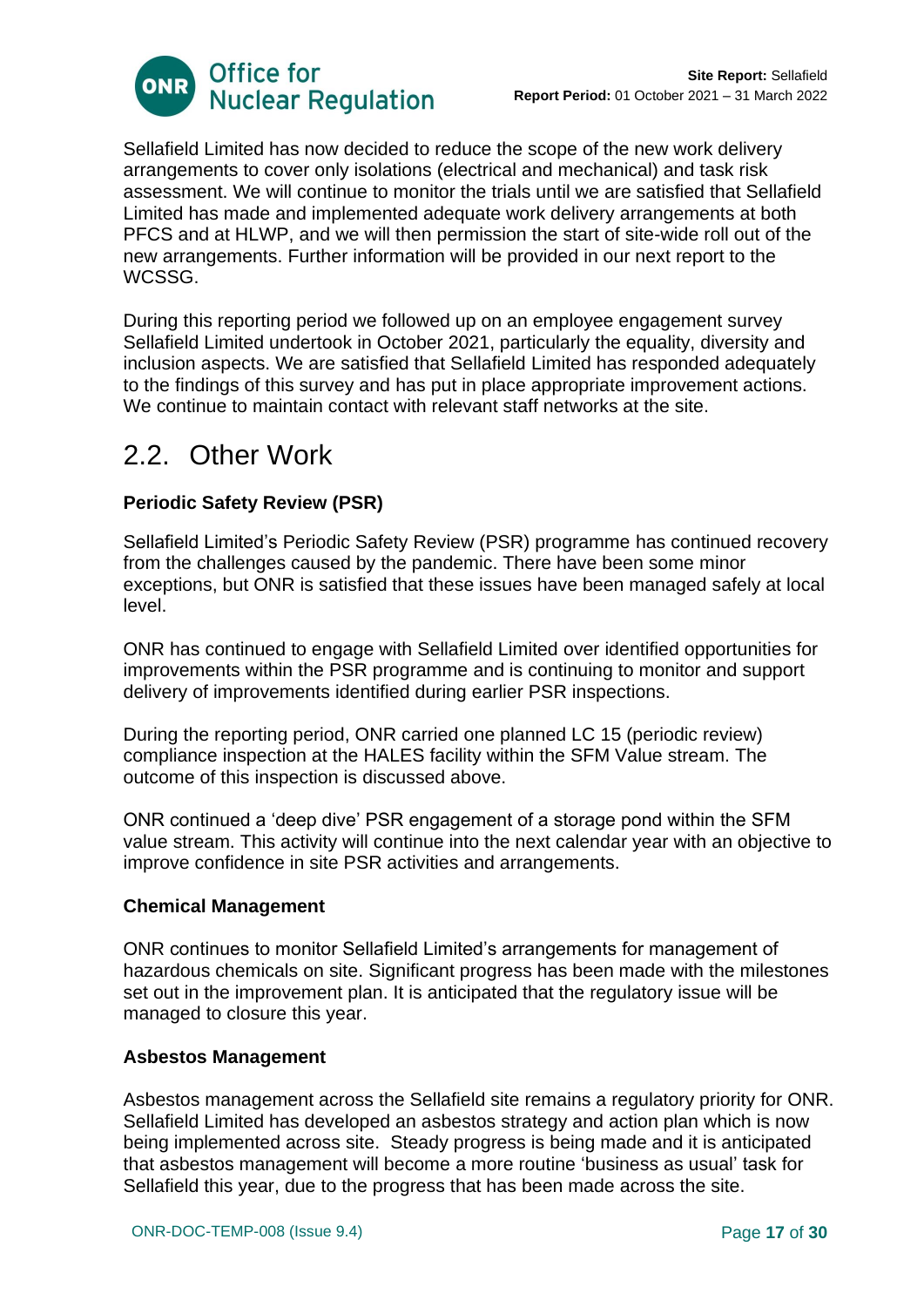

# **Managing Health and Safety in Construction**

ONR continues to monitor Sellafield Limited's corporate wide construction management improvement programme and we are expecting Sellafield to meet their improvement milestones this financial year. With construction/demolition projects underway to support hazard and risk reduction work on site, ONR conventional health and safety inspectors have provided advice and been involved in the release of hold points for several projects, including B6 chimney, SRP tower crane installation and BEP crane installation.

# **Control Of Major Accident Hazards (COMAH)**

The Sellafield site is an upper tier Control Of Major Accident Hazards (COMAH) site. ONR as part of the Competent Authority (CA) has conducted a range of interventions focused upon the facility with the most significant off-site risk. This work includes the verification of alarm system installation; review of emergency response arrangements and tactical information plans; sampling effectiveness of major accident hazard control measures across conventional health and safety, process safety, human factors and electrical control and instrumentation disciplines. Shortfalls identified are being addressed through an improvement plan and our interventions for 2022/23 will focus on verification to ensure the improvements identified are implemented.

Sellafield Limited and Cumbria County Council emergency plans have recently merged the COMAH regulations 2015 and the Radiation (Emergency Preparedness and Public Information) Regulations (REPPIR) 2017 requirements. To ensure the resultant plans meet the specific COMAH requirements, ONR, as part of the CA, observed an on-site chemical response emergency exercise at the inactive tank farm. ONR judges that Sellafield Limited adequately tested their emergency response arrangements to a chemical spill.

## **Permissioning Activity**

Our permissioning process continues to monitor Sellafield Limited's planned submissions in accordance with its Hold Point Control Plan (HPCP), which forms part of its arrangements under LC 22. This process ensures we have regulatory oversight and control over Sellafield Limited's modification activities with potential for highest risk. Within this reporting period, we have released two hold points on modifications to various plants on Sellafield site. These include:

- HPCP 533: Waste Packaging and Encapsulation Plant (WPEP) to the Engineering Drum Store (EDS)
- HPCP 512: Wet Inlet Facility receipt of the Module of Interest

Sellafield Limited requested ONR's agreement under arrangements made under LC22(1) (HPCP 533) for the creation of a new waste transfer route from the WPEP to the EDS.

Previously, drums were transferred from WPEP into the Engineered Product Store (EPS) for interim storage pending disposal. However, this waste transfer route has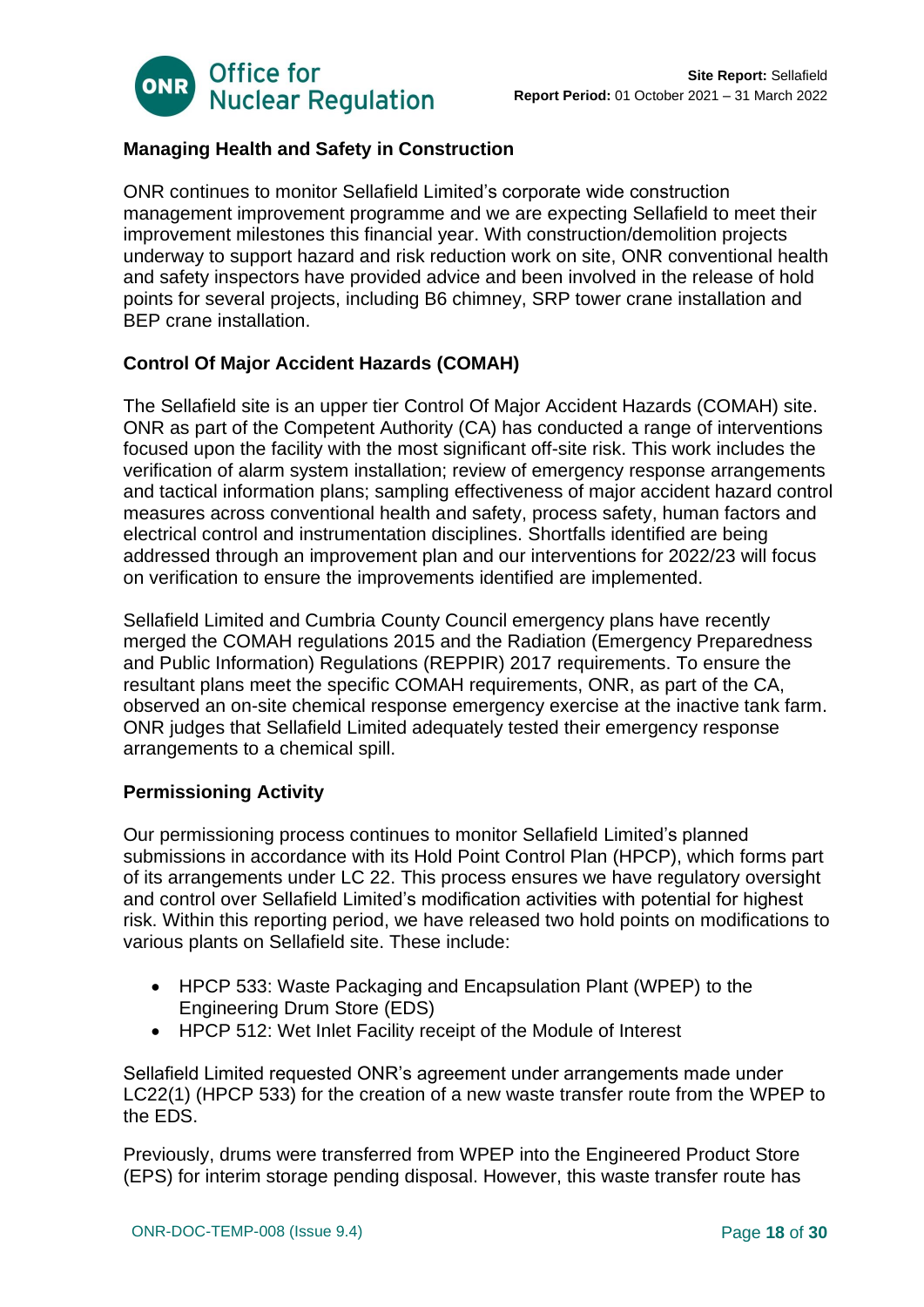

been suspended to prioritise receipt of waste arising from the legacy ponds and silos retrievals programme. Following suspension of this route, WPEP drums have been stored within the WPEP buffer store pending availability of the Box Encapsulation Plant Product Store/Direct Import Facility (BEPPS/DIF).

Sellafield Limited identified that delays to commissioning of the new waste transfer route into BEPPS/DIF will constrain the remaining capacity within the WPEP Store. Sellafield Limited has reserved capacity within the WPEP Store to facilitate completion of the Magnox Operating Programme with the resultant consequence that there is insufficient capacity to continue to support the Floc Retrievals Programme which could lead to increased risk of a loss of containment in that facility.

Sellafield Limited considered the ALARP option to mitigate the risk and judged that the safest long-term option is to continue to empty the tanks; however, in order to make space for the storage in WPEP, it would transfer a limited population of the lowest dose-rate drums currently in WPEP to EDS, which is a new waste route.

ONR has assessed Sellafield's safety case associated with this transfer in the areas of radiological protection, human factors, mechanical engineering, transport and nuclear liabilities. ONR judged that the safety case has adequately demonstrated that the risks are ALARP and released this hold point in December 2021.

# **Projects**

# **Site Infrastructure**

# Analytical Services

We continue to engage with Sellafield Limited over the need to secure long-term provision of Analytical Services for the Sellafield Limited site. This is necessary to support the safety of ongoing operations and, specifically, hazard and risk reduction activities across the site. The Replacement Analytical Project (RAP) continues to progress the detailed design phase of the project and is working toward securing government approval for the full business case.

We have also continued to engage with Sellafield Limited to regulate asset care improvements and the reduction of legacy waste presently stored within the existing Analytical Services facility.

Although this work has been challenging due to COVID-19 restrictions, Sellafield Limited has continued to make significant progress in asset care improvement work and repackaging of legacy wastes from within this facility.

## Special Nuclear Materials (SNM)

Through our three Level 1 regulatory issues (highest level of issue) we continue to engage and influence the delivery of hazard and risk reduction activities regarding the Sellafield Limited SNM facilities. Specifically, this includes asset care improvements on the First Generation Finishing Line (FGFL) facility and the delivery of capabilities to allow continued safe and secure storage of SNM.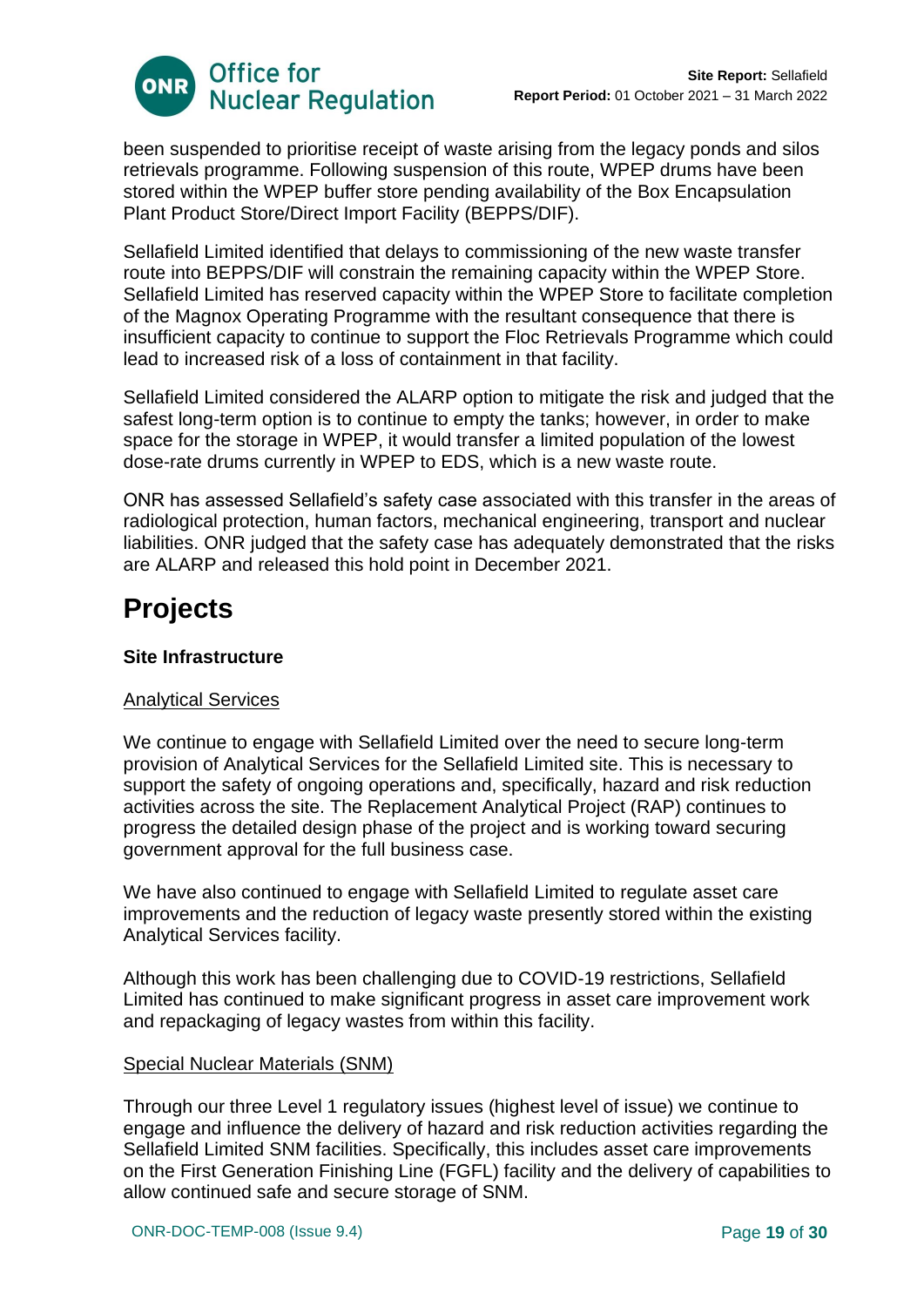

With respect to FGFL asset improvements, Sellafield Limited continues to make satisfactory progress on the electrical and containment upgrade tasks within the SNM (North) complex.

During the reporting period Sellafield Limited has continued to make significant progress with regard to the previously permissioned activities for retrieval and repackaging of acute risk SNM packages.

Significantly, within the reporting period, we have assessed and permissioned the commencement of visual inspection activities within another SNM legacy store. Specifically, the inspection of this inventory will enable Sellafield Limited to:

- Provide accurate information regarding the current SNM package condition and on-going storage conditions.
- **.** Inform its judgement on the requirement for over-packing of the SNM packages, and the longer-term storage and retrieval programme.

The on-going construction of the Sellafield Product and Residue Store Retreatment Plant (SRP) is fundamental to the success of the Future State Programme; and forms part of our continued engagement and influence at Sellafield Limited to ensure the timely implementation of capabilities required for the safe longer term storage of SNM inventory that has been consolidated from Dounreay to Sellafield.

Although progress on the above projects has been challenging due to COVID-19 restrictions, we have been encouraged that Sellafield Limited has continued to make significant progress.

## **Remediation Value Stream**

## Decommissioning Projects

Our regulatory engagements continue on key remediation projects. We are currently engaging on a proposed glovebox laser cutting active demonstrator. This facility is to develop an efficient and effective capability to semi-remotely decommission alphaactive gloveboxes on the Sellafield site. We successfully granted permission for the skip size reduction active demonstrator in July 2021, and will be looking for Sellafield Limited to utilise the learning from the previous project onto this one. We are intending to start our assessment in May 2022 subject to receiving an adequate safety case.

Sellafield Limited continues to make good progress with demolition of the pile 1 chimney by removing the filter gallery in 2014 and completing the diffuser demolition in 2021 (all were subject to regulatory permissions), resulting in the seismic withstand of the remaining chimney section being similar to that of an existing structure. The next step is the removal of the barrel section of the chimney, which will be carried out by means of a spider crane solution. This will be subject to ONR permission and engagement is currently underway.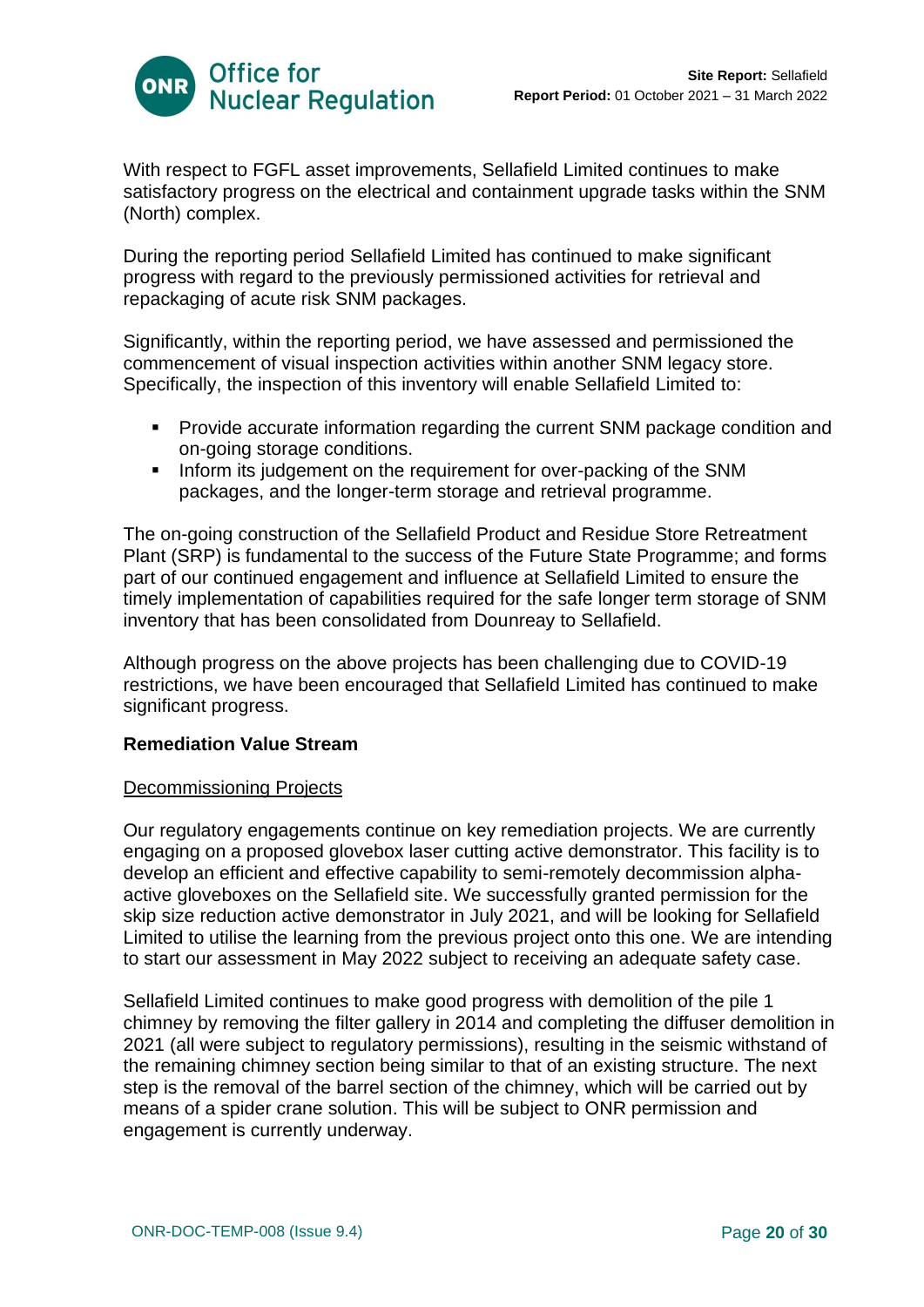

# **Retrievals Value Stream**

#### First Generation Magnox Storage Pond (FGMSP)

The ONR regulatory focus continues to be on the retrieval, removal and export of fuel, intermediate level waste, and bulk sludge from the pond.

ONR continues the assessment of the Interim Storage Facility (ISF) and Self-Shielded Box (SSB) project. Technical engagements continue to discuss additional waste streams for the ISF, and whether modifications are necessary for the additional materials.

ONR is also engaging with Sellafield Limited regarding a reliable supply of suitable and sufficient SSBs to support the timely retrieval of legacy waste. As part of this engagement, a planned compliance inspection was conducted at the SSB Suppliers; Westinghouse (main contractor) and Goodwin Steel Castings (subcontractor).

The purpose of this intervention was to confirm Westinghouse and Goodwin Steel Castings compliance with Sellafield Limited's arrangements for LC 17 - management systems.

We judged that compliance with LC 17 was adequate and awarded a green (no formal action) inspection rating.

Four SSBs have now been delivered to the Sellafield site and inactive commissioning using the SSBs has completed in ISF and is ongoing in the FGMSP Export Facility.

#### Pile Fuel Storage Pond (PFSP)

ONR's regulatory focus continues to be on the retrieval, removal and export of intermediate level waste and bulk sludge from this pond, and preparation for its interim (dewatered) state.

ONR progressed the regulatory assessment of Sellafield Limited's proposal to deploy divers into two bays. However, Sellafield Limited postponed the deployment of divers when greater than expected radiation dose levels within the bays were identified. Sellafield Limited is reviewing its approach and scope of work, and ONR's regulatory assessment will continue once they have completed their review and proposed a revised methodology. ONR continues to engage on the wider strategy discussions regarding PFSP interim and end states including delaying isolation and dewatering of the bays in 2022/23. ONR is working closely with the Environment Agency to ensure regulatory alignment.

#### Magnox Swarf Storage Silo (MSSS)

The MSSS is deemed to represent an intolerable risk and retrieval of the radioactive waste stored in its 22 silo compartments is a priority for high hazard and risk reduction on site. Sellafield Limited has adopted a phased approach to waste retrievals, starting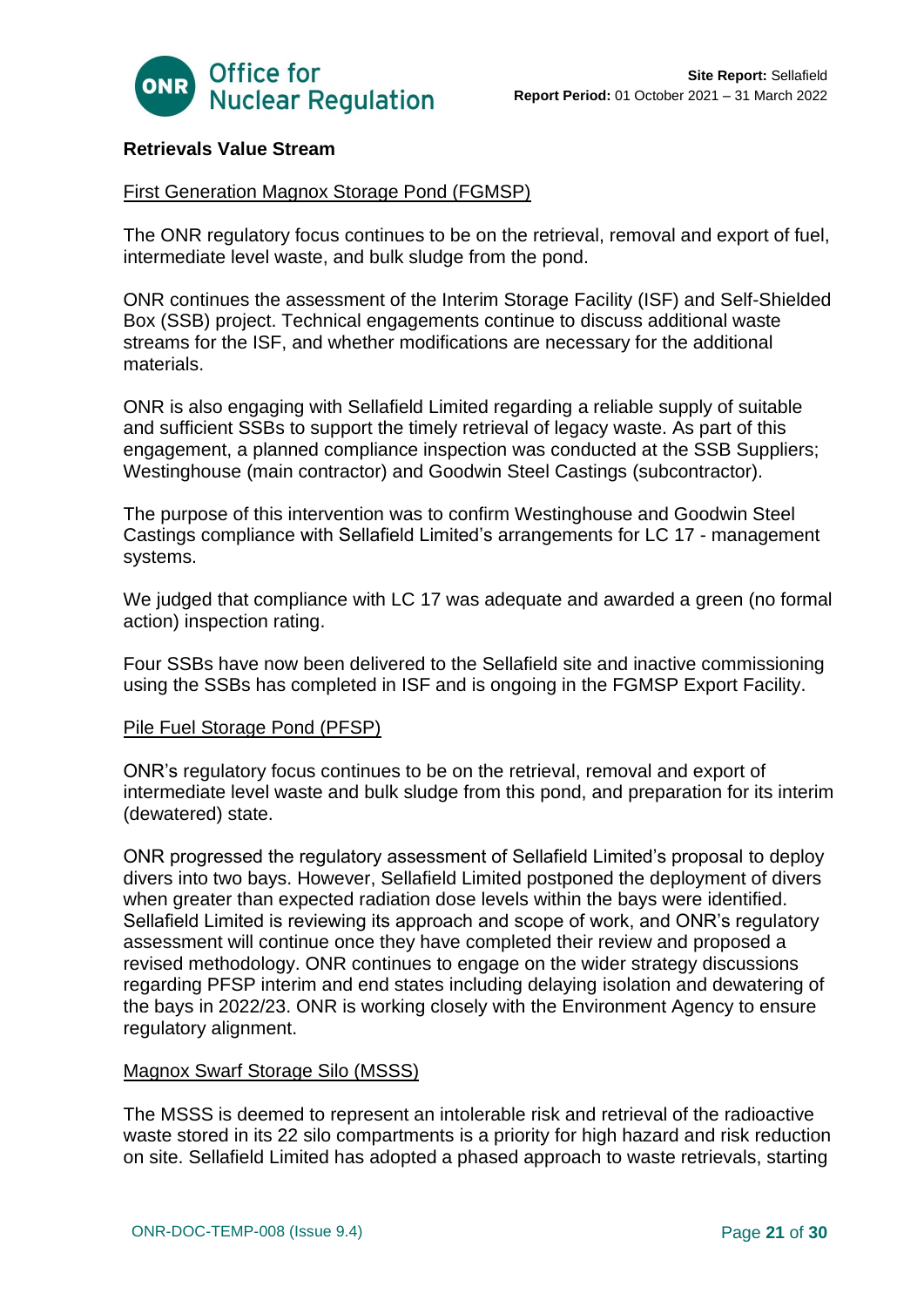

with retrieval of intermediate level radioactive miscellaneous beta gamma waste (MBGW) from compartment 10 (C10).

ONR placed three regulatory hold points on retrieval of MBGW from C10. Two of those hold points have been released, with the final hold point, hold point 41b (HP41b), attached to commencement of retrieval operations.

On 29 October 2021, Sellafield Limited wrote to ONR seeking permission to commence retrieval of MBGW from MSSS compartment 10. ONR's assessment of Sellafield Limited's safety case and supporting documentation is ongoing and expected to conclude in early April 2022, with the decision on granting permission taken immediately afterwards.

Start of bulk waste retrievals from the MSSS original building and first extension silo compartments is currently due to commence in early 2024. ONR recognises the complexity of delivering hazard and risk reduction in MSSS and continues to engage with Sellafield Limited to secure regulatory confidence in its delivery plans and that the overall risks to people on and off site remain reduced so far as is reasonably practicable.

In November 2019, Sellafield Limited reported falling liquid levels from the MSSS original building (OB) waste storage compartments. The most probable source of the leak is from historic leak paths to ground from cracks within the original MSSS building. There was a previous leak of such a nature at the same building in the 1970s. The liquid loss rate is still relatively slow but has increased with time, from 0.5 $\mathrm{m}^3$ /month to 2.6  $\mathrm{m}^3$ /day., The OB liquor loss rate has remained relatively unchanged at around 2.3-2.5m<sup>3</sup>/day since April 2021.

There are currently assessed to be no radiological consequences for the public or workforce as a result of this issue. Ground modelling and underpinning research concludes that the higher activity radioactive species are bound close to the facility. Migration of significant contamination through the ground is predicted to take decades and any risk to the environment and public would be very low and over an extended timescale. This exceeds the time it will take to remove and remediate the MSSS facility.

Based on ground modelling and underpinning research, there is judged to be no risk to public water supply resulting from this leak. We accept Sellafield Limited's current judgement on this matter.

The leak was categorised against the International Nuclear and Radiological Event Scale (INES) as a Level 2, incident event on a seven-point scale. In view of the continued leak to ground, we required Sellafield Limited to review the leak INES categorisation to determine if it approached level 3, serious incident. The company concluded that the current rating remains valid with significant margin to level 3. The UK INES officer, an ONR inspector, accepts Sellafield Limited's judgement. We will continue to monitor Sellafield Limited's monitoring of the leak INES rating as part of our routine MSSS OB leak-related engagements.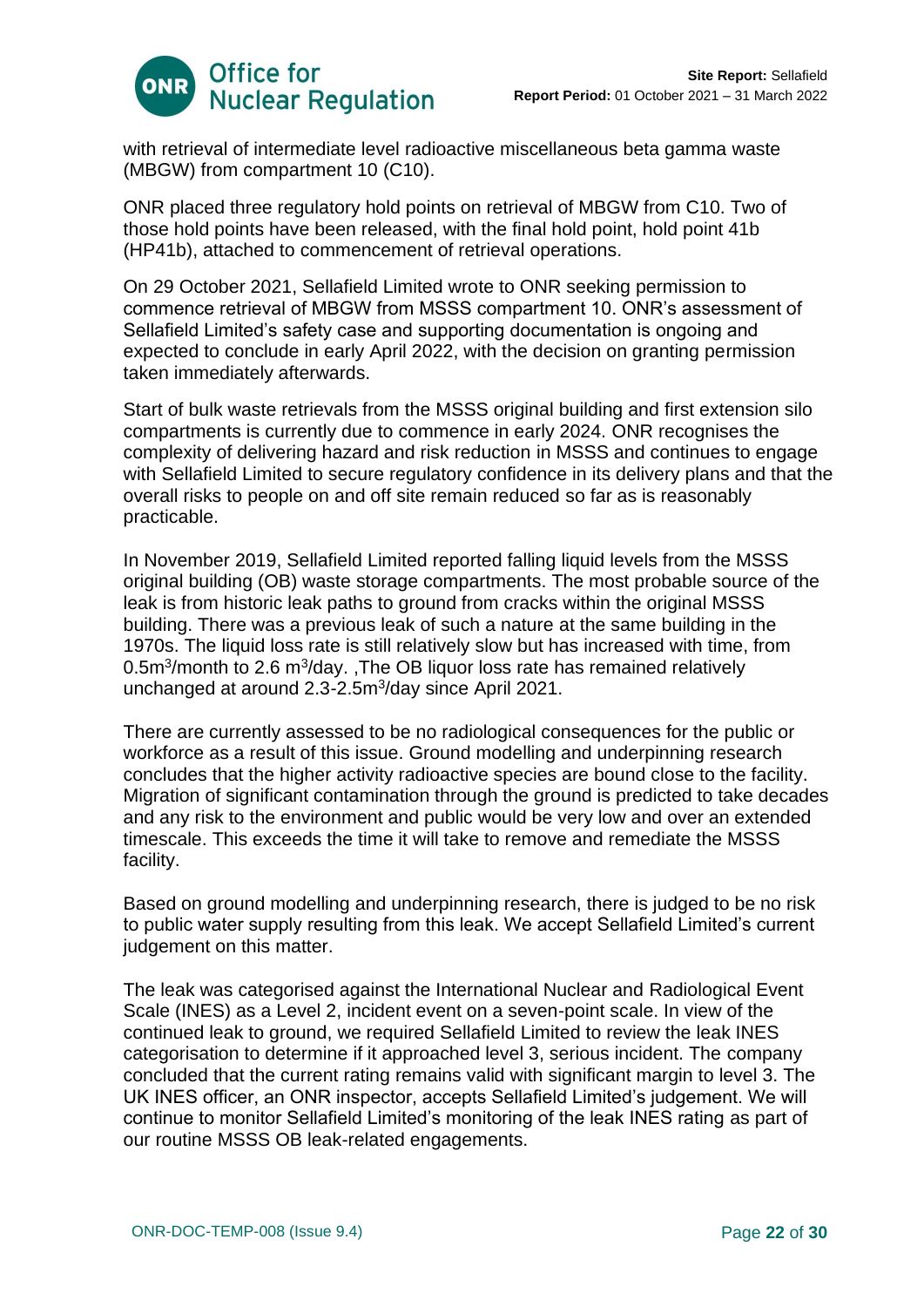

ONR has raised a Level 2 regulatory issue to monitor Sellafield Limited's progress with managing the risks associated with the leakage. The issue has ten associated actions which Sellafield Limited is required to address within appropriate timescales.

Sellafield Limited has developed a programme of work to address regulators' concerns and ONR specialist inspectors have engaged with the company to monitor progress, provide feedback on regulatory expectations, and where necessary offer regulatory advice and guidance.

Sufficient evidence has been provided by Sellafield Limited to close one of the actions. Two more actions associated with civil structural integrity are expected to be closed shortly. Responses to three more actions are currently being assessed by ONR with responses to the other five actions expected later in the year.

The MSSS facility does not meet modern safety standards and ONR wants to see the waste removed and placed in modern, safe storage as quickly and safely as possible. Once the inventory is safely retrieved, the building will be demolished and any necessary ground remediation will take place.

## Facilities to support waste retrievals from legacy silos

To support waste retrievals from the legacy silos, MSSS and PFCS, Sellafield Limited needs to progress the construction of several new build facilities and implement modifications to existing facilities. ONR continues to maintain regulatory focus in this area to ensure we have the necessary regulatory confidence that Sellafield Limited has the key enablers in place to safely store the waste retrieved from the legacy silos.

The Box Encapsulation Plant (BEP) and Box Encapsulation Plant Product Store and Direct Import Facility (BEPPS-DIF) are facilities currently under construction. Whilst COVID-19 has impacted construction activities and the supporting supply chain, ONR is satisfied that Sellafield Limited continues to demonstrate good progress towards bringing these plants operational. Subject to ONR permission, Sellafield Limited expects BEPPS-DIF to be available to support PFCS waste retrievals in September 2022. This date aligns with when PFCS will be in a position to commence export of waste packages to BEPPS-DIF.

Waste retrieved from the legacy silos is placed in stainless steel  $3m<sup>3</sup>$  boxes containers to enable on-site storage. ONR has undertaken targeted engagement with both Sellafield Limited and the manufacturer to gain confidence in the quality assurance arrangements in place and to assure ourselves that there is an adequate process to manage any boxes manufactured outside the specification.

In September 2021, ONR received the safety submission and request for agreement to commence active commissioning and operation of the Waste Transfer Route (WTR) and Encapsulated Product Store 3 (EPS3) for the receipt, processing and storage of MSSS compartment 10 MBGW waste packages. ONR has now completed the regulatory assessment work and in February 2022 issued the Licence Instrument (LI 537) granting permission for Sellafield Limited to commence active commissioning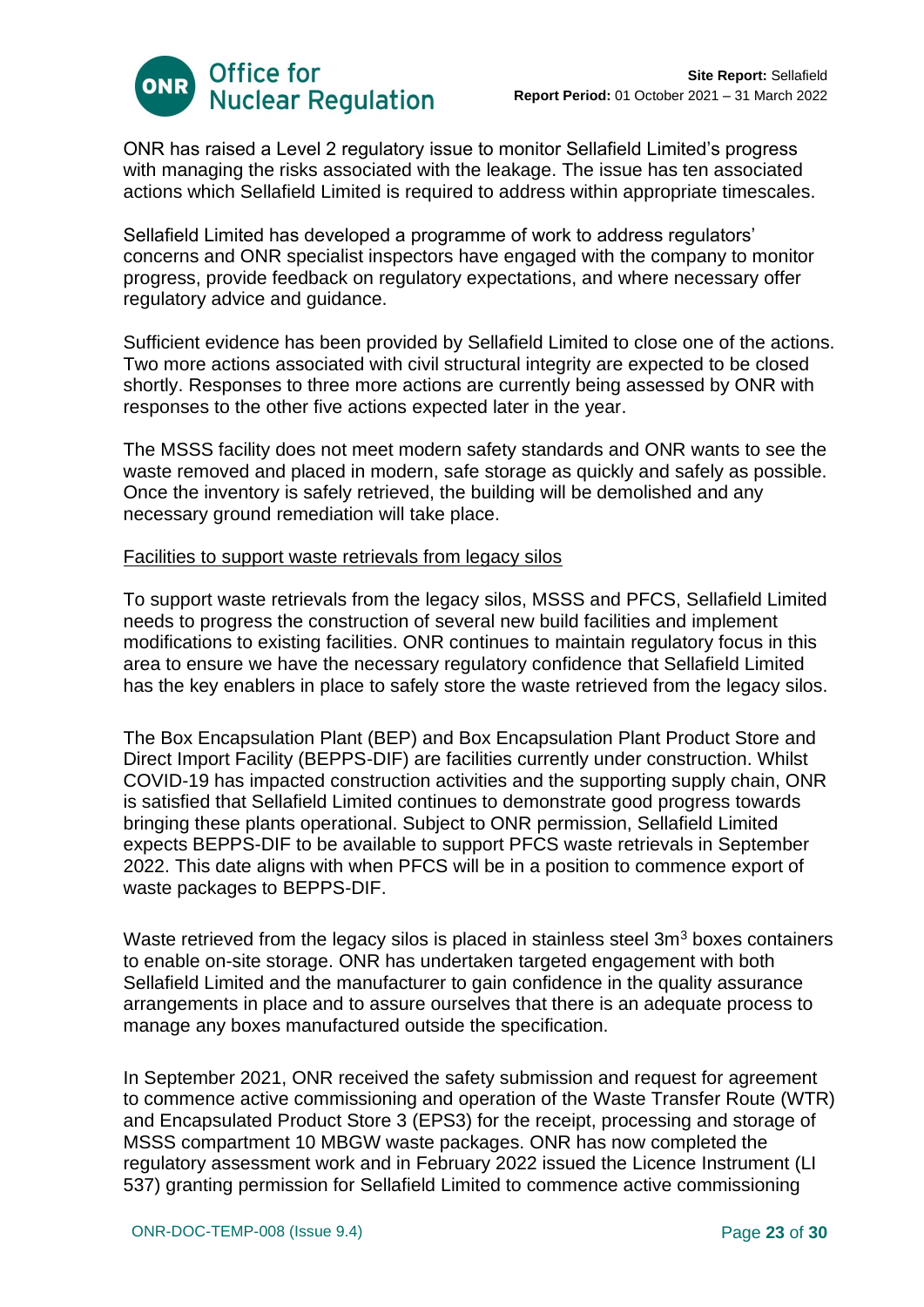

and operation. This is a key step prior to ONR providing agreement to commence retrieval of MBGW from MSSS compartment 10.

ONR's regulatory focus will continue in this area to ensure we have the necessary regulatory confidence in these aspects of the Sellafield Limited hazard and risk reduction programmes.

# **Pile Fuel Cladding Silo (PFCS) radioactive waste retrieval programme**

PFCS is deemed to represent an intolerable risk and retrieval of the radioactive waste stored in its six silo compartments is a priority to achieve high hazard and risk reduction on the site. Sellafield Limited has adopted a two-stage approach. The first stage – 'Early Retrievals' - involves accessing only compartment 5 of the silo and removing waste through a high-level penetration in the compartment wall above the level of the waste. This first stage will enable Sellafield Limited to gain sufficient knowledge, experience and confidence in the waste retrieval approach to implement the second stage – 'Full Retrievals' – which will enable waste retrievals from the remaining five compartments.

Sellafield Limited requested permission to commence active commissioning of the waste retrievals equipment installed on PFCS compartment 5 in October 2020. COVID-19 restrictions and issues identified by Sellafield Limited during inactive commissioning have meant that on-site preparatory activities have been delayed. However, ONR has now completed all assessment and inspection activities to inform the regulatory decision and issued the Licence Instrument (LI 536) granting agreement for Sellafield Limited to commence active commissioning in March 2022.

ONR's regulatory focus will continue in this area, to build confidence that the plant operates as expected and to understand the learning received from these first retrieval operations.

# <span id="page-23-0"></span>3. Non-Routine Matters

Licensees are required to have arrangements to respond to non-routine matters and events. ONR inspectors judge the adequacy of the licensee's response, including actions taken to implement any necessary improvements.

Matters and events of particular note during the period were:

## **Corporate (Site wide)**

ONR is satisfied that Sellafield Limited has complied with a site wide Improvement Notice served in December 2020 following a number of electrical safety incidents across the site. Sellafield Limited has made significant improvements to the training and supervision of staff who carry out electrical work. In addition, improvements have been made in the use of electrical tools and test equipment, electrical instructions and to the electrical safety rules and guidance.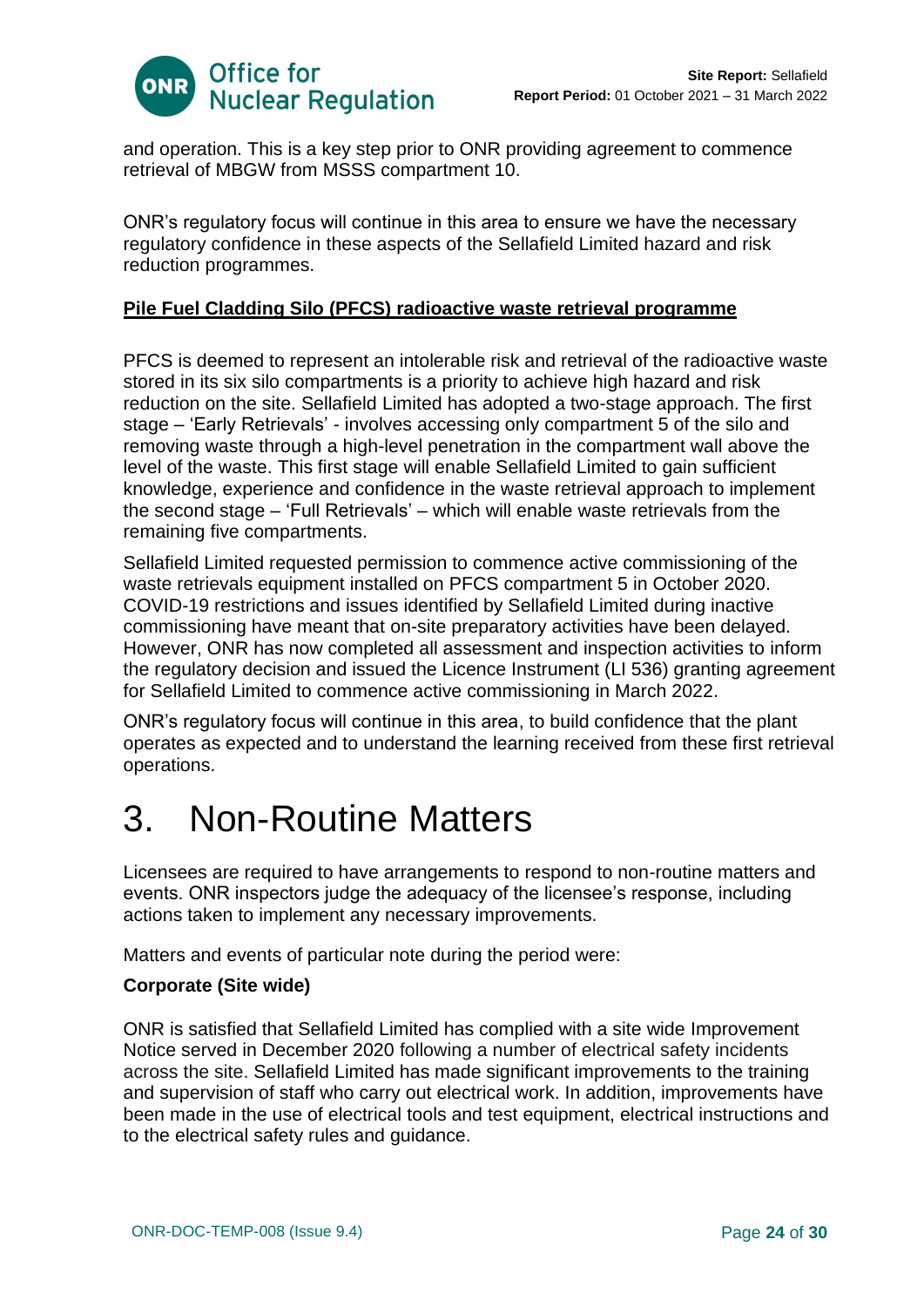

On 25 March 2021, a contractor was leaving a welfare dome and fell down the steps sustaining two broken kneecaps and a broken ankle. The injuries were reported to us by Sellafield Limited as specified injuries under Reporting of Injuries, Diseases and Dangerous Occurrences Regulations 2013 (RIDDOR). The circumstances of this event met our investigation criteria and an investigation into the event was commenced.

Early in our investigation we identified that the steps did not comply with BS EN 12811-1:2003, a British and European standard related to scaffolding performance requirements or technical guidance note TG20:13 'Guide to Good Practice for Tube and Fitting Scaffolding' produced by the National Access and Scaffolding Confederation (NASC). An enforcement letter was issued to Sellafield Limited requiring the steps to be made safe and to seek confirmation that similar scaffolding steps were compliant with these standards. We are satisfied that the requirements of the enforcement letter have now been complied with.

We have now concluded our investigation and identified shortfalls in compliance with the Work at Height Regulations 2005 and the Construction (Design and Management) Regulations 2015 (CDM 2015). As a result, two further enforcement letters were issued requiring:

- Sellafield Limited to review and, if necessary, revise the arrangements for CDM 2015 compliance and the management of temporary works within Estates (ONR-EL-21-028).
- The scaffolding contractor, Enigma Industrial Services Limited, to make improvements to the competency/training of its staff and to ensure that work equipment, specifically scaffolding, is adequately inspected by competent persons after installation and at suitable intervals thereafter (ONR-EL-21-029).

# **Spent Fuel Management (SFM) Value Stream**

## Magnox Reprocessing Facility (MRF)

We undertook preliminary enquiries in response to an incident where a Sellafield employee fell from a scaffolding ladder and injured their back whilst undertaking work in the Low Active Cell at the Magnox Reprocessing Facility (MRF). The accident was notified as a specified injury under RIDDOR 2013. The accident met the ONR criteria for investigation due to the nature of the injuries sustained and a formal investigation is currently ongoing.

Although the final enforcement action has not yet been determined, from the information gathered so far, ONR has judged that Sellafield has failed to produce a suitable and sufficient risk assessment for work within the cells at MRF.

Following application of the ONR enforcement management model, we have issued an Improvement Notice under the Management of Health and Safety at Work Regulations 1999 to achieve the necessary improvements in the arrangements for producing suitable and sufficient risk assessments for work within cells at MRF.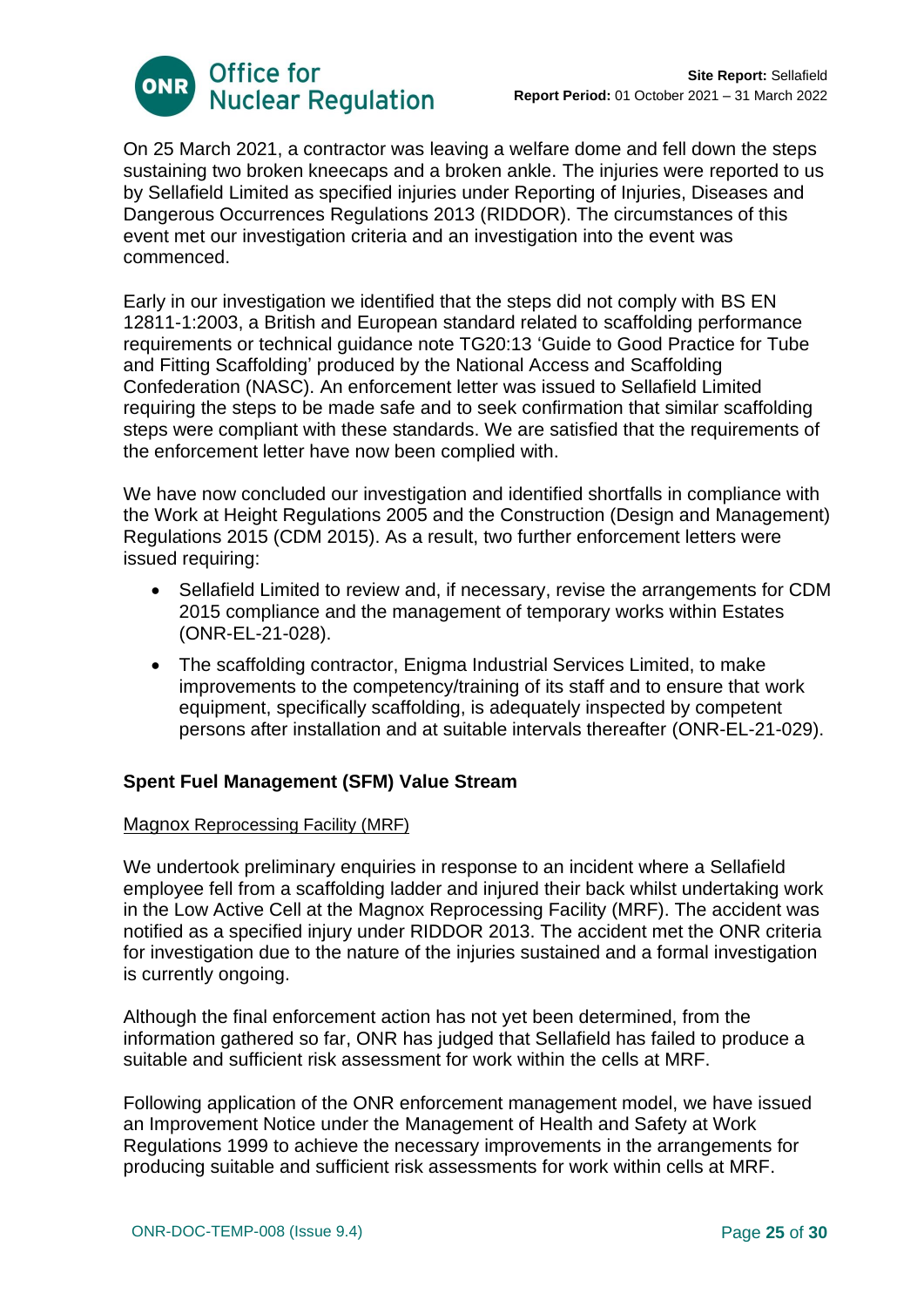

In October 2021, there was a fire in the Thermal Denitration plant at Magnox Reprocessing Facility. The plant responded in accordance with the emergency instruction, evacuated the building and extinguished the fire. We were satisfied that there were no nuclear safety issues, no injuries were sustained and there were no radiological consequences observed.

A Fire Safety Assessor from Cumbria Fire Service was dispatched to plant and determined the cause of the fire to be a faulty light fitting. In the period since the incident, the plant has been repaired and returned safely back to service.

#### Highly Active Liquor Evaporation and Storage (HALES)

On 17 August 2021, ONR were formally notified of an event in the Highly Active Liquor Evaporation & Storage (HALES) facility where the removal of a redundant structure had opened access to previously inaccessible areas around the vent duct. This singlewalled duct carries contaminated ventilation extract from the cell and vessel ventilation system for the 'old side' highly active storage tanks (HASTs). A subsequent inspection confirmed the presence of some previously unseen perforations in the duct which have the potential for a release of radioactivity.

Sellafield Limited implemented temporary measures promptly to manage the immediate situation. The permanent repair is expected to be completed by the end of the year. We are content that this is appropriate and are tracking this as part of an existing regulatory issue.

In addition, Sellafield Limited has undertaken a spill assessment of the potential leak and concluded that, at the postulated leak rate, the limits set out in Column 5 of Part 1 of Schedule 7 to the IRRs 2017 would be exceeded after 4.5 years. Sellafield Limited has also concluded that there is evidence to support a leak and, based upon previous remote visual inspections of this area, that the leak could have been ongoing for more than 4.5 years.

ONR has undertaken a high level review of the technical validity of the leak assessment and concluded that although the assumptions appeared conservative, reasonable consideration had been made of the mechanisms of leakage and that there were no obvious errors.

As a consequence, this event met the ministerial reporting criteria d - Abnormal occurrences leading to a confirmed release to atmosphere or spillage of a radioactive substance which exceeds or is expected to exceed, the limits set out in Column 5 of Part 1 of Schedule 7 to the IRRs 2017.

In accordance with the ONR Enforcement Management Model consideration was given to undertaking a formal investigation. However, it was judged that this would not be proportionate given there was no impact on the worker or public safety and that it would be extremely difficult to underpin any historic compliance shortfalls due to the period of time that has elapsed and the uncertainties in the occurrence, development and behaviour of the perforations.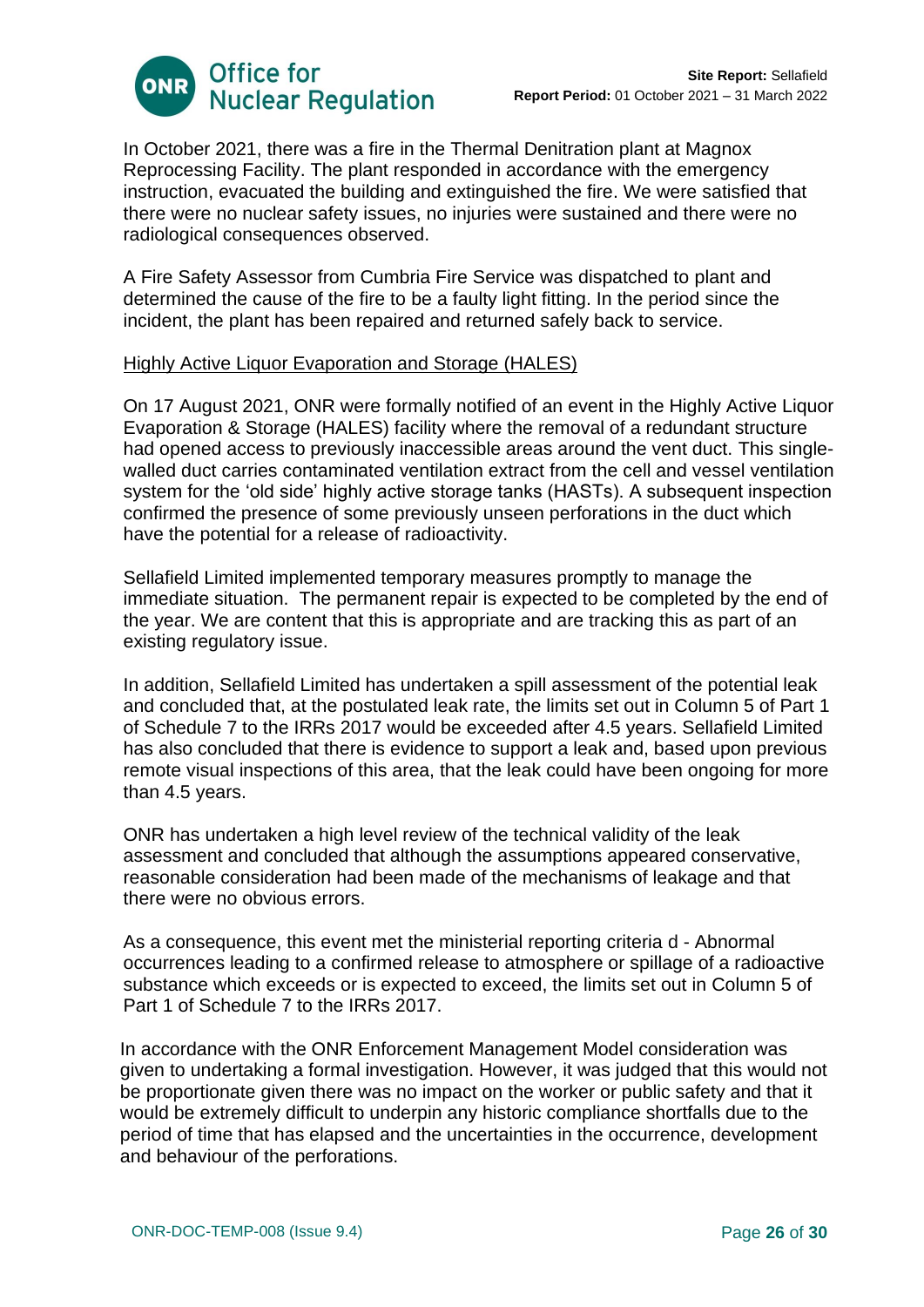

# **Retrievals Value Stream**

# Magnox Swarf Storage Silo (MSSS)

During the reporting period Sellafield Limited reported a damp patch on the external wall of the Magnox Swarf Storage Silo (MSSS) facility on the Sellafield Site. Although the damp patch has been identified as a release of radioactivity, the amount is significantly below the statutory reporting limits in Column 5 of Part 1 of Schedule 7 of the Ionising Radiation Regulations 2017 and there has been no impact on worker or public safety. ONR judges that Sellafield Limited has responded in an appropriate manner and is taking the necessary steps to identify the source of this radioactivity and restore appropriate radiological controls of the facility. ONR continues to monitor the ongoing investigation.

There has been an increase in the baseline temperatures seen in the third extension within the Magnox Swarf Storage Silos (MSSS). Sellafield limited is planning to provide a chiller to supplement the existing Mk IV cooler as the solution to heat management in the third extension. (Currently the heat exchanger for the Mk IV cooler system is not providing a cooling function as there is no coolant on the shell side).

ONR has been monitoring the implementation of this chiller via a regulatory issue. However, as the chiller is unlikely to be operational until after commencement of the summer period of seasonal temperature increase, ONR issued an enforcement letter (ONR-EL-21-045) for Sellafield to demonstrate that it is doing everything reasonably practicable to manage the temperatures in the third extension. Sellafield Limited has now responded to this enforcement letter and ONR is considering the response.

Previously ONR had identified shortfalls in training at FGMSP and the wider retrievals value stream which was being monitored via a regulatory issue. However, during the reporting period, delays in delivering the refresher training for providing a wet response to a loss of containment has challenged the Minimum Safety Manning Levels (MSML) across the Retrievals value stream. ONR therefore issued an enforcement letter (ONR-EL-21-042) to deliver the required training to ensure that the MSMLs are met.

## First Generation Magnox Storage Pond (FGMSP)

On the 9 February 2022 there was an incident during inactive commissioning of the FGMSP Export Facility, in support of the Self Shielded Box (SSB) project. In attempting to transfer the empty SSB underneath the empty skip the SSB impacted the skip. We conducted preliminary enquiries and judged that this incident did not meet the ONR investigation criteria. However, we continue to monitor the activities to recover the SSB and skip to reinstate the facility back into operations as part of our routine permissioning activities.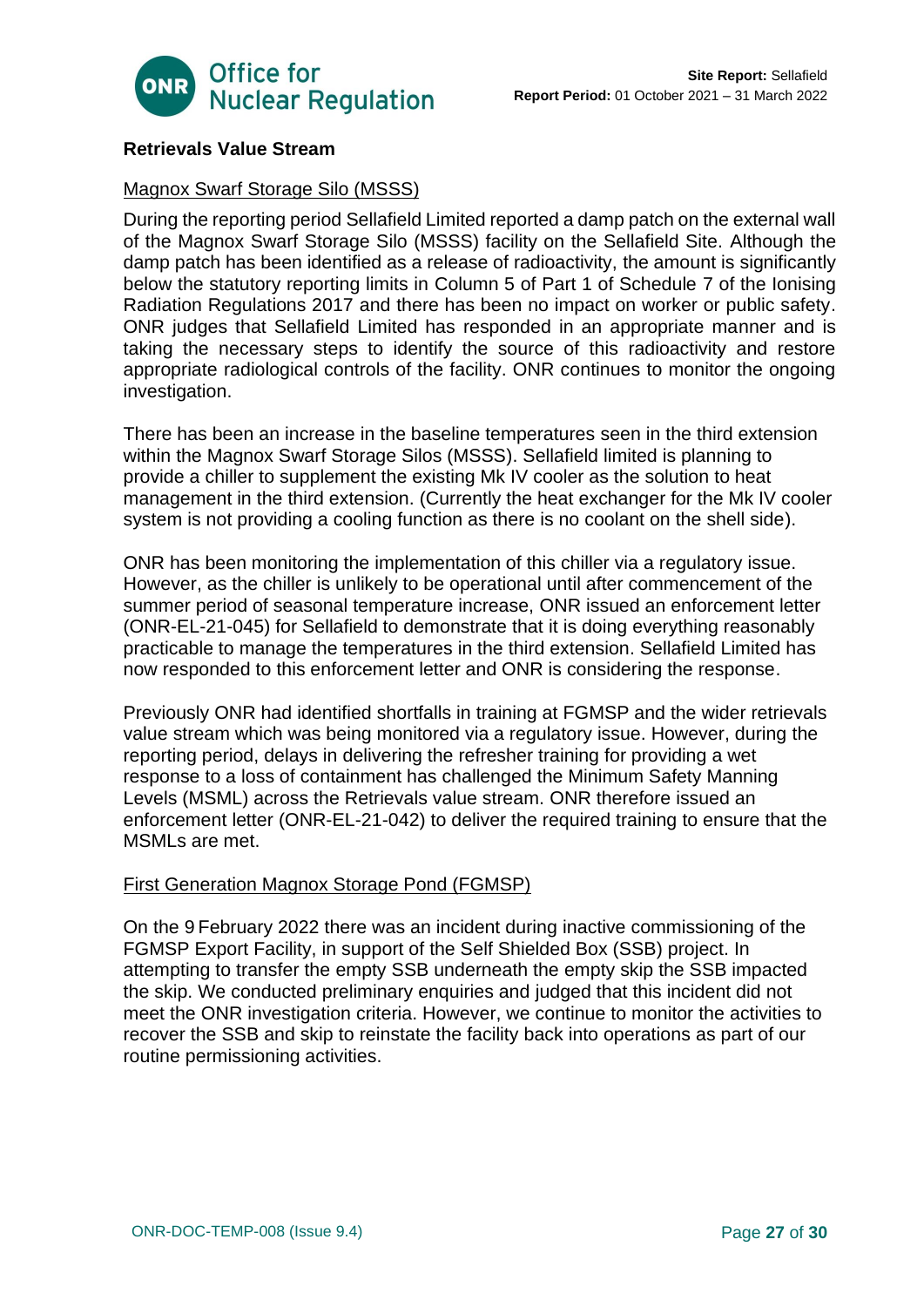

# **Remediation Value Stream**

## Waste Monitoring and Compaction (WAMAC)

ONR undertook preliminary enquiries following an incident where an operative received an electric shock after operating the light switch at WAMAC. The individual was off work for greater than seven consecutive days and the injury was therefore reportable under RIDDOR Reg. 4(2).

Whilst ONR judged that the investigation criteria was not met, an enforcement letter (ONR-EL-21-027) was issued requiring Sellafield Limited to replace the light switch with one suitable for the local environmental conditions. In addition, Sellafield Limited was also required to review other electrical components in the immediate vicinity to confirm their suitability for the local environmental conditions. Although the light switch has been replaced, the wider review is ongoing and is being monitored through a regulatory issue.

Following notification of a shortfall in the coverage of the criticality incident detection and alarm system (CIDAS) at the Waste Treatment Complex, ONR undertook preliminary enquiries. We judged that the investigation criteria were not met and no further regulatory action was deemed appropriate. Notwithstanding this, ONR is monitoring the remedial work being undertaken to address this shortfall as part of routine business.

#### Joint Intervention with the Environment Agency

During the reporting period, we supported the Environment Agency in a series of themed pond inspections at Fuel Storage; we supported inspections at the Advanced Gas Reactor Storage Pond, the First Generation Oxide Fuel Storage Pond and the Wet Inlet Facility.

# <span id="page-27-0"></span>4. Regulatory Activity

ONR may issue formal documents to ensure compliance with regulatory requirements. Under nuclear site licence conditions, ONR issues regulatory documents, which either permit an activity or require some form of action to be taken; these are usually collectively termed 'Licence Instruments' (LIs) but can take other forms. In addition, inspectors may take a range of enforcement actions, up to issuing an Enforcement Notice.

During the reporting period we have issued four Licence instruments, one enforcement notice and eight enforcement letters, the details of which are all discussed above and summarised in the table below :-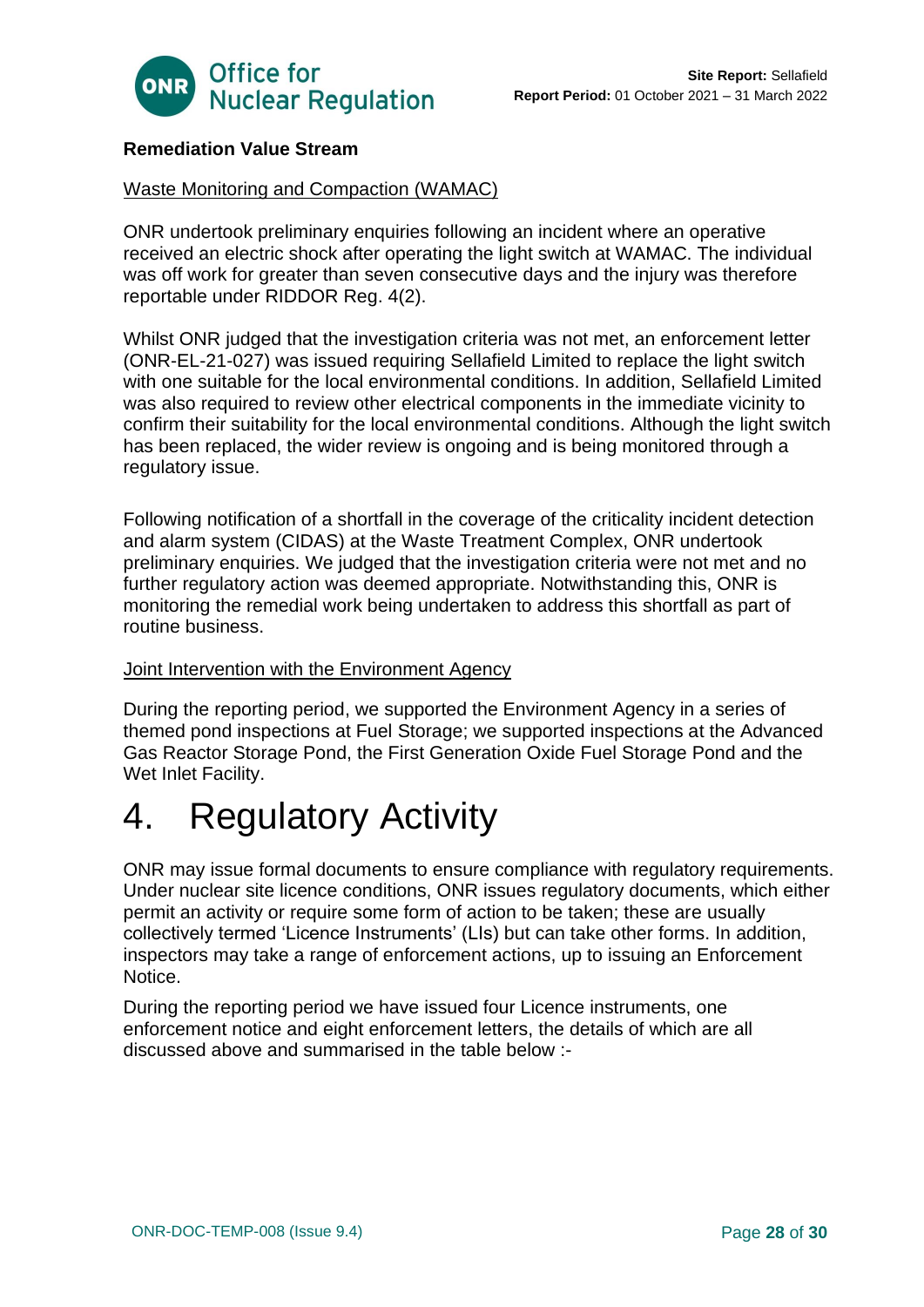

# **Table 1: Licence Instruments and Enforcement Notices Issued by ONR during the reporting period**

| <b>Date</b>         | <b>Type</b>               | Ref. No.                 | <b>Description</b>                                                                                                                                                                                                            |
|---------------------|---------------------------|--------------------------|-------------------------------------------------------------------------------------------------------------------------------------------------------------------------------------------------------------------------------|
| 12 October<br>2021  | <b>Enforcement Letter</b> | <b>ONR-EL-</b><br>21-024 | Analytical Services - Control of<br>Substances Hazardous to Health<br>(COSHH) 2002.                                                                                                                                           |
| 4 November<br>2021  | <b>Enforcement Letter</b> | <b>ONR-EL-</b><br>21-027 | <b>WAMAC</b> - Electricity at Work<br>Regulations 1989 and Management of<br><b>Health and Safety Regulations 1999</b>                                                                                                         |
| 5 November<br>2021  | <b>Enforcement Letter</b> | <b>ONR-EL-</b><br>21-028 | Sellafield - The Construction (Design<br>and Management) Regulations 2015,<br>Regulations 4, 11 and 13                                                                                                                        |
| 5 November<br>2021  | <b>Enforcement Letter</b> | <b>ONR-EL-</b><br>21-029 | Enigma - The Work at Height<br>Regulations 2005, Regulations 8 and<br>12.                                                                                                                                                     |
| 8 November<br>2021  | <b>Enforcement Letter</b> | <b>ONR-EL-</b><br>21-030 | Hales -<br><b>Licence Condition 15</b>                                                                                                                                                                                        |
| 3 February<br>2022  | <b>Enforcement Letter</b> | <b>ONR-EL-</b><br>21-038 | FGMSP - Regulatory Reform (Fire<br>Safety) Order 2005                                                                                                                                                                         |
| 4 February<br>2022  | <b>Enforcement Letter</b> | <b>ONR-EL-</b><br>21-042 | Retrievals value stream -<br>Licence Condition 10(1)                                                                                                                                                                          |
| 28 February<br>2022 | <b>Enforcement Letter</b> | <b>ONR-EL-</b><br>21-045 | Magnox Swarf Storage Silo - Licence<br>Condition 34(1)                                                                                                                                                                        |
| 25 February<br>2022 | Agreement                 | LI 536                   | Agreement to commence active<br>commissioning of the Pile Fuel<br>Cladding Silos (PFCS) 'Early plant<br>and equipment and transition into<br>'early retrievals' operations -<br>implementation of a retrievals<br>capability' |
| 7 February<br>2022  | Agreement                 | LI 537                   | Agreement to commence active<br>commissioning of EPS/WTR and<br>EPS3 for the receipt, processing and<br>storage of raw waste from MSSS<br>compartment 10 MBGW                                                                 |
| 28 March<br>2022    | Approval                  | LI 538                   | Approval of alteration or amendment<br>to Sellafield Site Nuclear Safety<br><b>Committee's Terms of Reference</b>                                                                                                             |